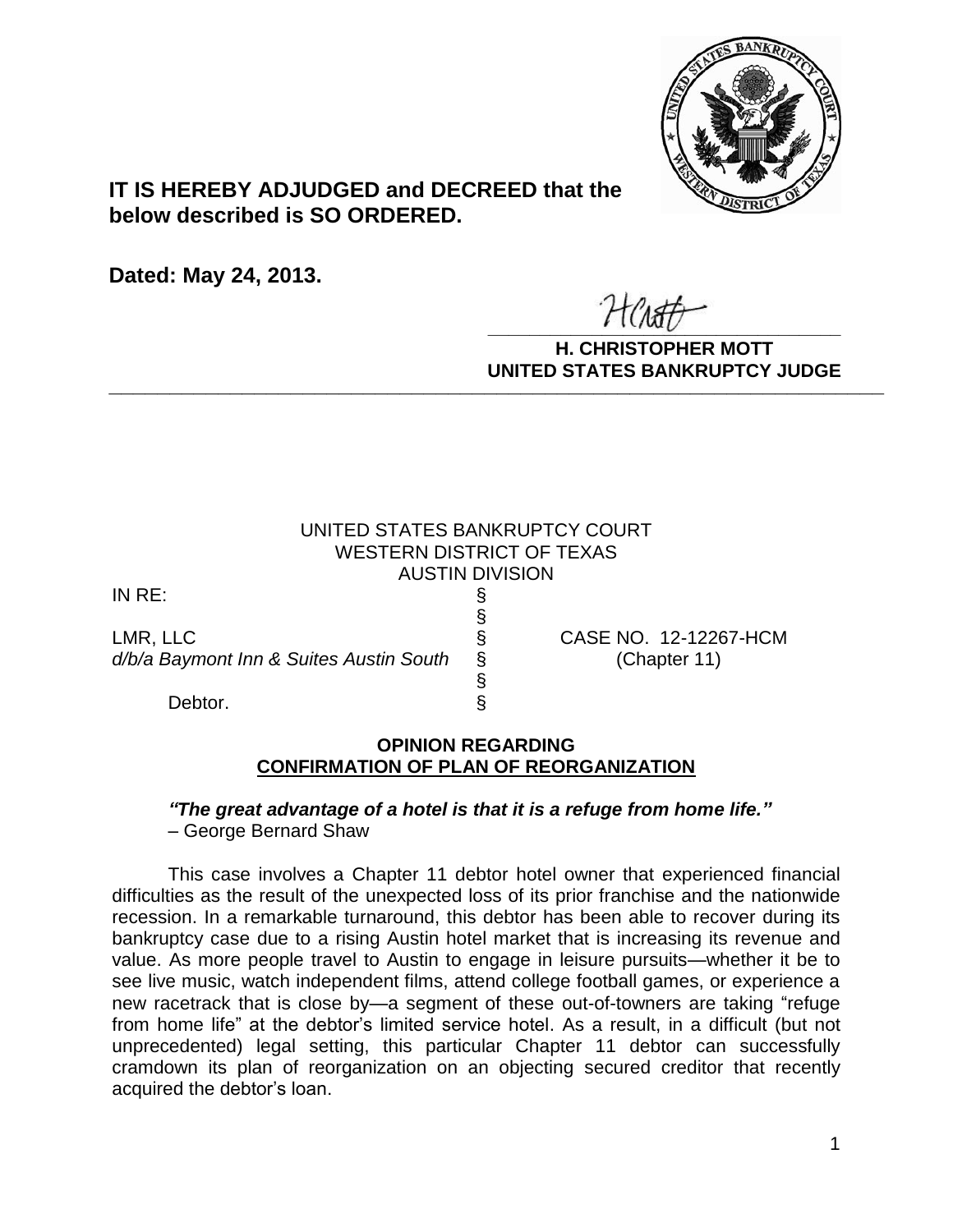#### **I. INTRODUCTION**

#### **A. Confirmation Hearing and Opinion**

On April 25, 2013, the Court conducted a confirmation hearing regarding the First Amended Plan of Reorganization, as amended by the Second Amended Plan of Reorganization, and as modified by the Modified Second Amended Plan of Reorganization (dkt# 73, 92, 102) ("Plan") filed by LMR, LLC d/b/a Baymont Inn & Suites Austin South ("Debtor"), and the objection thereto filed by its lender, Asset Ventures Fund I, Ltd. ("AVE").

This Opinion constitutes the Court's findings of fact and conclusions of law with respect to confirmation of the Plan in accordance with Bankruptcy Rules 7052(a)(1) and  $9014(c)$ .<sup>1</sup> In reaching the findings and conclusions set forth in this Opinion, the Court has considered and weighed all the evidence, testimony, admitted exhibits, arguments of counsel, and pleadings and briefs filed by all parties with respect to the Plan, regardless of whether or not they are specifically referred to in this Opinion. $2$ 

#### **B. Jurisdiction**

 $\overline{a}$ 

The Court has jurisdiction over the confirmation of the Plan under 28 U.S.C. §§157 and 1334. Confirmation of the Plan arises in and under a bankruptcy case referred to this Court by the Standing Order of Reference entered in this District. The contested matter regarding confirmation of the Plan is a "core" proceeding pursuant to 28 U.S.C. §§157(b)(2)(L). The Court is authorized to enter a Final Order with respect to confirmation of the Plan.

 $1$  To the extent any finding of fact is construed to be a conclusion of law in this Opinion, they are hereby adopted as such. To the extent any conclusion of law is construed to be a finding of fact in this Opinion, they are hereby adopted as such.

 $2$  Cents (pennies) are intentionally omitted by the Court in the dollar figures used in this Opinion. Sense, however, is not intentionally omitted.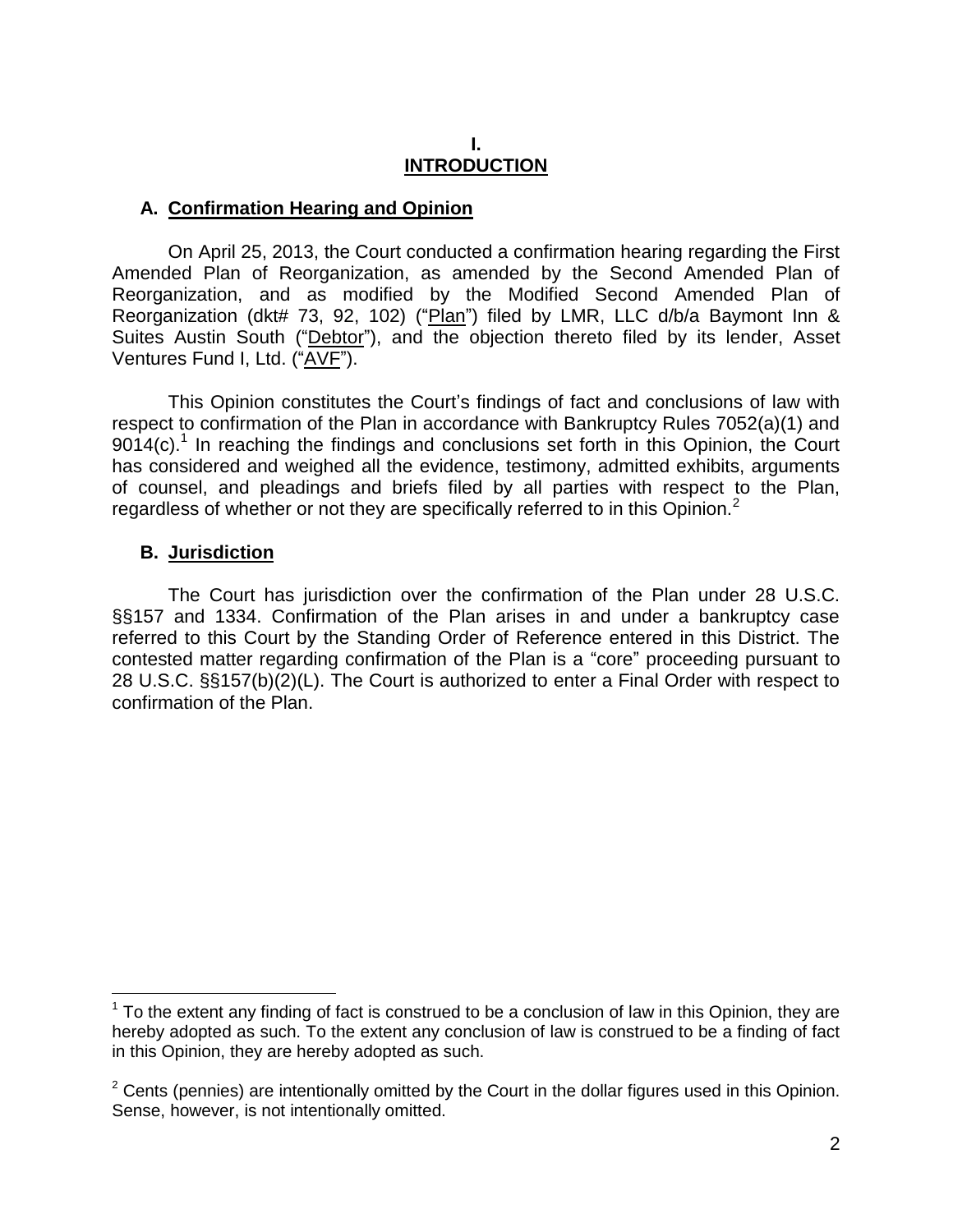#### **II. PROCEDURAL BACKGROUND**

#### **A. Bankruptcy Case—Procedural Background**

On October 2, 2012, LMR, LLC (herein "Debtor") filed a voluntary petition under Chapter 11 of the Bankruptcy Code. The Debtor owns and operates the Baymont Inn & Suites Austin South ("Baymont Hotel") located at 4323 South IH-35, Austin, Texas, 78744.

Asset Ventures Fund I, Ltd. (herein "AVF") is the Debtor's lender and secured creditor. AVF holds a claim against the Debtor for approximately \$3.8 million, secured by the Baymont Hotel owned by the Debtor.

On October 2, 2012, the Debtor filed a Motion to Authorize Use of Cash Collateral of AVF (dkt# 4). On October 10, 2012, the Court entered an Interim Order authorizing use of cash collateral with a budget, which was extended by stipulation filed by the parties and announcement by the parties made in Court on February 11, 2013 (dkt# 10, 20).

On December 18, 2012, AVF filed its Motion for Relief from the Automatic Stay, seeking to foreclose on the Baymont Hotel (dkt# 30). The Court reset the final hearing on the Motion for Relief at the request of the parties. On February 11, 2013, the Court held a contested hearing on AVF's Motion for Relief. Following the hearing, the Court entered an Order requiring the Debtor to make adequate protection payments of \$23,750 a month to AVF ("Adequate Protection Order") until the Court either granted or denied confirmation of the Debtor's proposed plan of reorganization (dkt# 64). The Adequate Protection Order further provided that the automatic stay would remain in place unless: (a) confirmation of the Debtor's proposed plan of reorganization was denied; (b) the Debtor's members failed to deposit \$200,000 into escrow by the date of the confirmation hearing on the Debtor's proposed plan of reorganization; (c) Baymont Franchise Systems, Inc. terminated its franchise agreement with the Debtor; (d) the Debtor failed to repair one of the elevators at the Property to meet City Code by March 1, 2013; or (e) the Debtor failed to make an adequate protection payment to AVF. As of the date of the Plan confirmation hearing, the Debtor was in compliance with the Adequate Protection Order.

Baymont Franchise Systems, Inc. is the franchisor of the Baymont hotel franchises and marks ("Baymont Franchisor"). On January 10, 2013, Baymont Franchisor filed its Motion for Relief from Stay (dkt# 35). The Debtor and Baymont Franchisor resolved such Motion for Relief through an Agreed Order entered by the Court on February 5, 2013 (dkt# 62).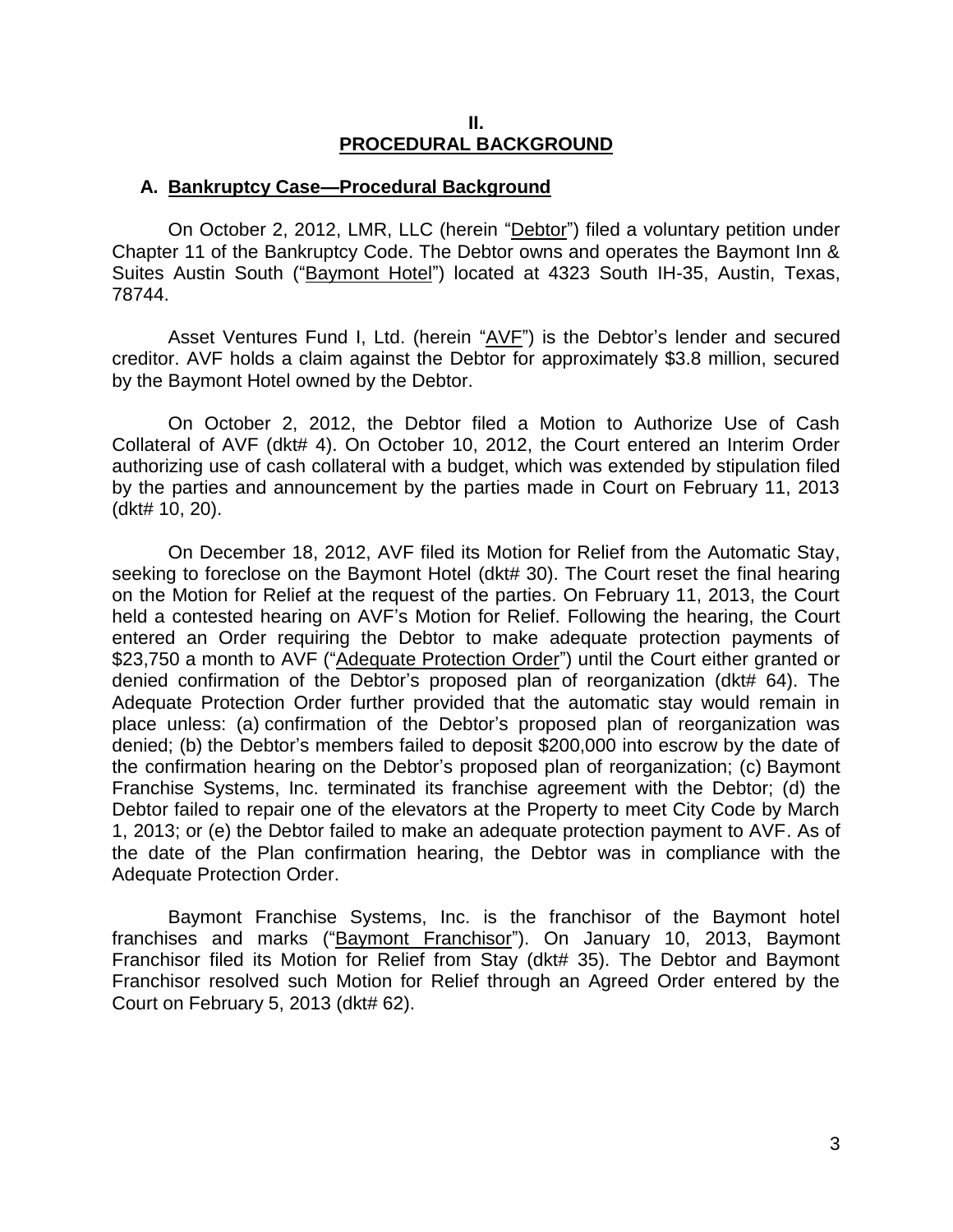#### **B. Plan of Reorganization—Procedural Background**

On January 21, 2013, the Debtor filed a proposed Plan of Reorganization and a proposed Disclosure Statement with respect to such Plan (dkt# 40, 41). On March 1, 2013, the Debtor filed a First Amended Plan of Reorganization and accompanying Disclosure Statement with respect to such First Amended Plan of Reorganization (dkt# 73, 74). Following a hearing on March 4, 2013 on approval of such Disclosure Statement, the Debtor filed an Amended Disclosure Statement on March 13, 2013 ("Amended Disclosure Statement") (dkt# 84, 85). The Court entered an Order approving the Amended Disclosure Statement on March 14, 2013, authorizing the Debtor to solicit votes from creditors and interest holders on the Amended Plan of Reorganization, and setting a confirmation hearing on the Debtor's Amended Plan of Reorganization for April 25, 2013 ("Confirmation Hearing") (dkt# 86).

On April 15, 2013, AVF filed its Objection to Confirmation of Debtor's Amended Plan of Reorganization ("Objection") (dkt# 91). AVF was the only creditor that objected to confirmation of the Debtor's Amended Plan of Reorganization. On April 22, 2013, the Debtor filed a Response to the Objection of AVF and Brief in Support (dkt# 97). On April 18, 2013, the Debtor filed its Second Amended Plan of Reorganization (dkt# 92). The Debtor then orally modified its Second Amended Plan of Reorganization at the Confirmation Hearing on April 25, 2013. At the Court's request, the Debtor reduced such oral plan modification to writing by filing its Modified Second Amended Plan of Reorganization on April 29, 2013 (dkt# 102) (herein "Plan").

The Debtor filed its Ballot Summary on April 22, 2013 (dkt# 98), which reported how creditors and interest holders voted on its Amended Plan of Reorganization. The Debtor filed an Amended Ballot Summary on April 24, 2013 (Debtor Ex. 31, dkt# 100) ("Ballot Summary"). AVF was the only creditor that voted to reject the Debtor's Amended Plan of Reorganization; all other voting creditors and interest holders voted to accept such Plan.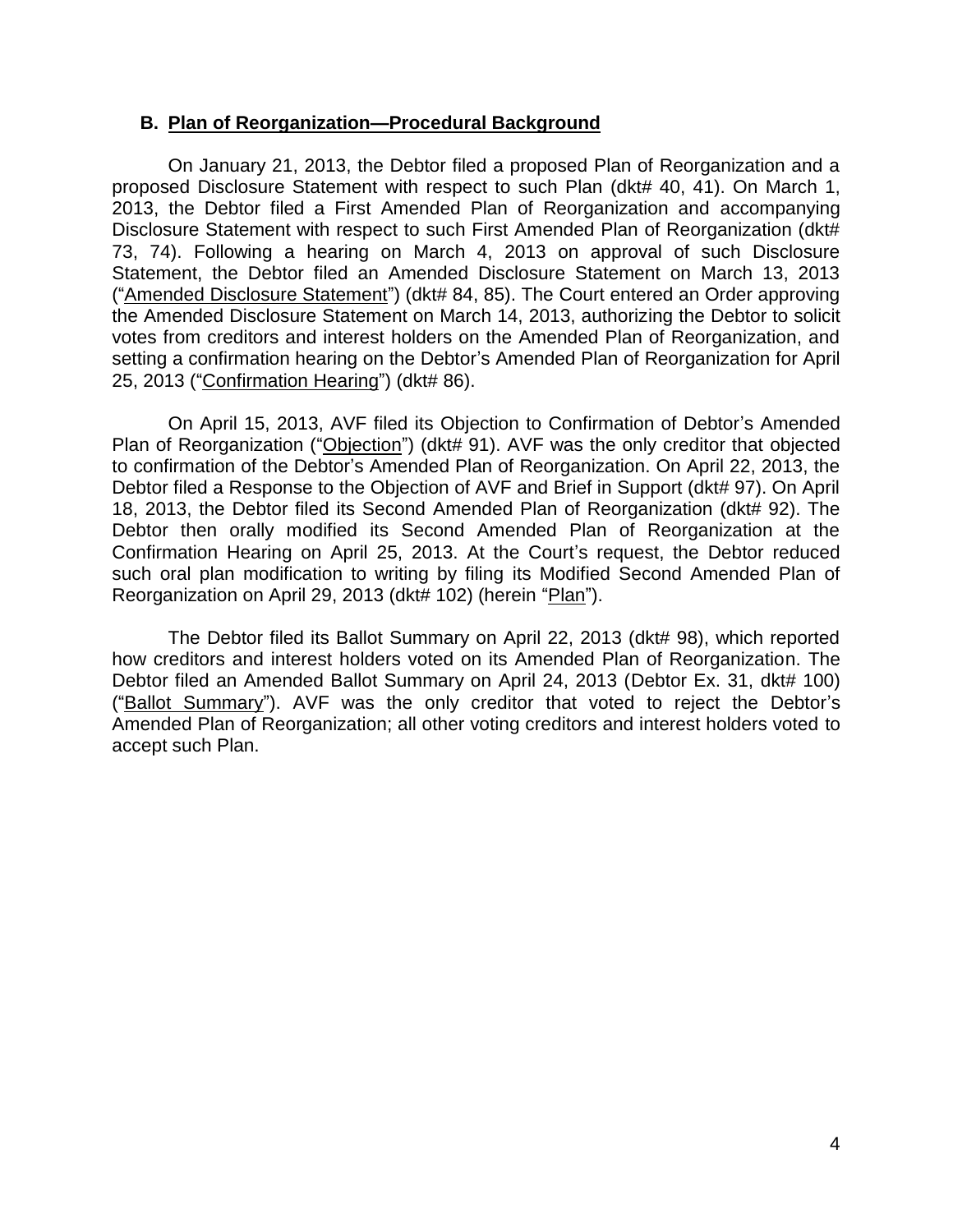#### **III. FINDINGS OF FACT WITH FACTUAL BACKGROUND**

Five witnesses testified at the Plan Confirmation Hearing: (1) Lisa Rhee ("Ms. Rhee"), the managing member of the Debtor and the manager of the Baymont Hotel; (2) Brian Yauger ("Mr. Yauger"), the owner of Cool Earth Contracting and Coating Roofing Company; (3) Jay Weir ("Mr. Weir"), an Austin hotel real estate broker and consultant; (4) Byron Hinton ("Mr. Hinton"), AVF's real estate appraiser; and (5) Ross Allen ("Mr. Allen"), AVF's representative. The Court admitted into evidence certain exhibits submitted by the Debtor ("Debtor Ex.") and AVF ("AVF Ex.").

### **A. Hotel Background**

The Debtor was formed as a limited liability company to acquire a hotel in Texas. In September 2007, the Debtor acquired its hotel, which was under the Best Western flag at the time and did business as Best Western Seville Plaza Inn. The purchase price paid by the Debtor for the hotel was approximately \$5.7 million. Each of the Debtor's four members contributed approximately \$450,000 to the purchase price of the hotel, for a total of about \$1.8 million in cash equity contributions. The Debtor financed the remaining \$3.9 million of the purchase price through a loan from Wilshire State Bank. The original loan provided for monthly payments of \$29,247 on a 25-year amortization with maturity of the loan in 5 years on September 17, 2012. The Debtor's hotel secures the loan. *See* AVF Proof of Claim (AVF Ex. 4).

The Debtor's hotel receives revenue from its 96 rentable rooms. As a limited service hotel, the Debtor does not operate food or beverage facilities within the hotel. However, the Debtor receives revenue from two restaurants (Saigon restaurant and Subway) that lease space on the hotel property. Both restaurants have leased at this location for over 15 years, with the Saigon restaurant having been a tenant for about 25 years. The Debtor's hotel is also fully insured.

When the Debtor first purchased the hotel in 2007, it was operating as a Best Western franchise. Unfortunately, on March 3, 2010, Best Western terminated the Debtor's franchise as a new Best Western Plus was scheduled to be built at the Austin Airport, approximately 3 miles from the Debtor's hotel. For most of March 2010, the Debtor's hotel was not affiliated with any hotel chain and was doing business as Hotel Austin South. On March 29, 2010, the Debtor entered into a franchise agreement with the Baymont Franchisor (which is part of the Wyndham Hotel group). The Debtor's hotel thereafter became and remains a Baymont franchisee as the Baymont Hotel.

Ms. Rhee, the Debtor's managing member and hotel manager, testified that the hotel's loss of the Best Western flag in 2010 resulted in revenues declining by 40% to 50% because the Debtor spent six months converting to a Baymont/Wyndham property. This conversion included improvements to the hotel and gaining access to Baymont/Wyndham's online reservation system. The Debtor's yearly financial statements demonstrate the 2010 revenue decline. In 2008, the Debtor had gross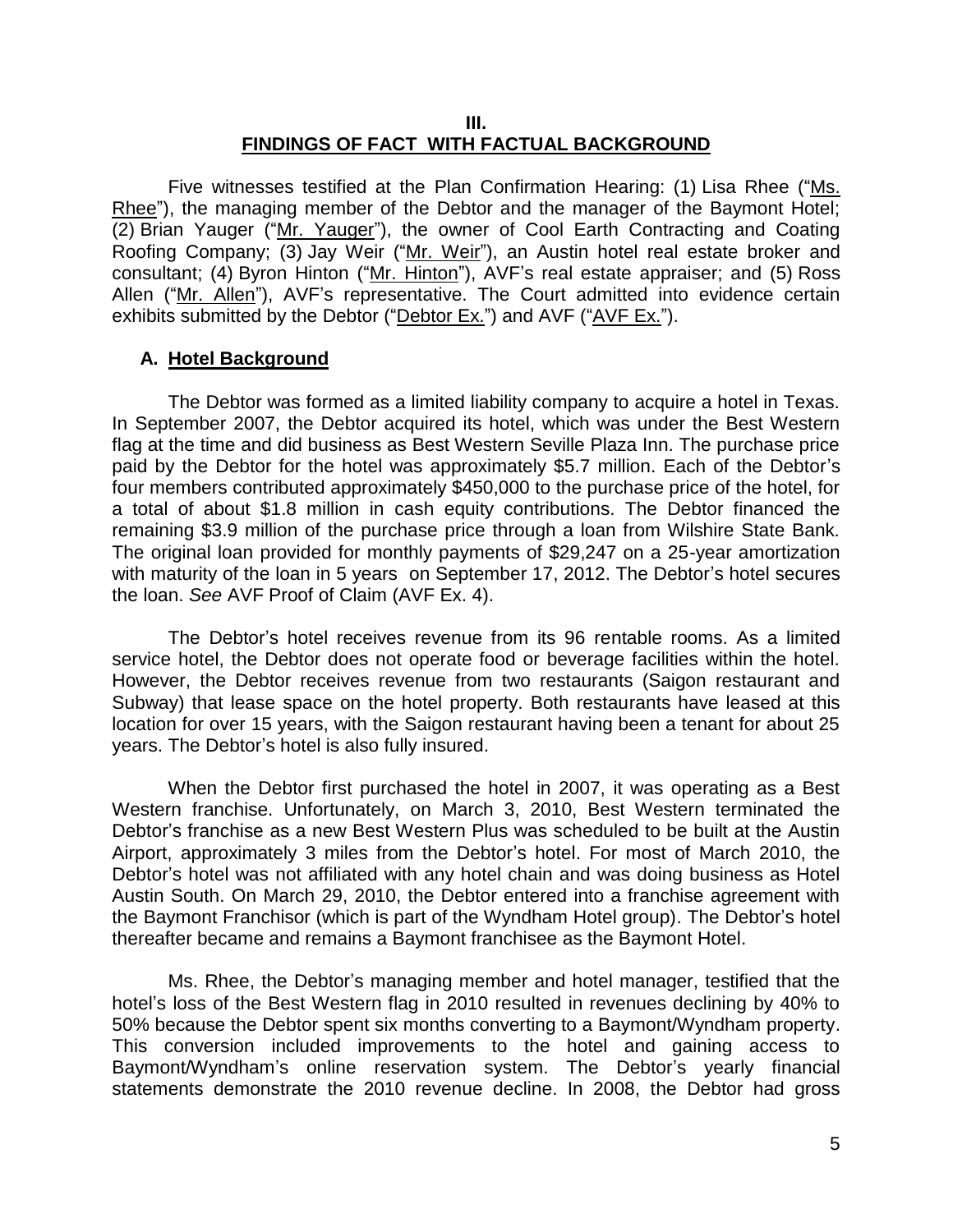income of \$1,579,742; in 2009, the Debtor had gross income of \$1,177,571; and then in 2010 gross income declined to \$919,117 (Debtor Exs. 8, 9, 10). In addition to the loss of the Best Western flag in 2010, the Debtor's hotel revenues also suffered from the effects of the nationwide recession in 2009 and 2010.

Although the Debtor's gross income increased to \$1,128,942 in 2011 (Debtor Ex. 11), the Debtor continued to experience financial difficulties, including an unsuccessful attempt to refinance the secured loan on the Baymont Hotel. In May 2012, AVF (a private equity distressed debt investor) acquired the loan originally made by Wilshire State Bank to the Debtor secured by the Baymont Hotel. Shortly thereafter, the loan acquired by AVF matured by its terms in September 2012, and AVF promptly posted the hotel for foreclosure. To preserve the Baymont Hotel and prevent foreclosure, the Debtor filed Chapter 11 bankruptcy on October 2, 2012.

### **B. Post-Bankruptcy Performance**

Since filing for bankruptcy, the Debtor's hotel business has markedly improved, and the evidence presented at the Confirmation Hearing convincingly demonstrated that the business will continue to improve. As a family-owned business, the Debtor appears to be well managed and has recovered from the recession and the loss of the Best Western flag. Despite the Debtor's difficult third quarter in 2012 (a difficult quarter for most Austin hotels), the Debtor's 2012 gross income continued to increase to \$1,139,600 (Debtor Ex. 12). The 2013 calendar year has been even better than 2012 for the Debtor, and the Baymont Hotel is projected to have net revenue (after occupancy taxes) of about \$1.25 million in 2013. The Debtor has operated profitably while in bankruptcy, even with the monthly adequate protection payments the Court ordered the Debtor to make to AVF and the cost of repairing one elevator. *See* March Monthly Operating Report (Debtor Ex. 7).

During the work week, the Baymont Hotel relies on out-of-town employees working in Austin for much of its customer revenue. On the weekends, the Baymont Hotel attracts more leisure-oriented, budget-conscious customers interested in nearby attractions around Austin. The strongest revenue months for the Baymont Hotel tend to be in the spring and summer because of numerous major events in the Austin area. The weakest revenue months for the Debtor's hotel (like most hotels) tend to be in December and January.

In large part, the increase in the Baymont Hotel's revenue can be attributed to the improving and strong local Austin economy and the recently "rising" Austin hotel market. Major events in Austin, including at the new Circuit of the Americas racetrack which the Baymont Hotel is one of the closest hotels to—have spurred on the rising hotel market. In addition to multiple new events at the nearby Circuit of the Americas racetrack, Ms. Rhee testified that other Austin events that attract leisure travelers on a budget include Austin City Limits, South by Southwest, The University of Texas football games, Texas Relays, and graduation ceremonies for The University of Texas and St. Edwards University, which will contribute to strong hotel revenues. As one example of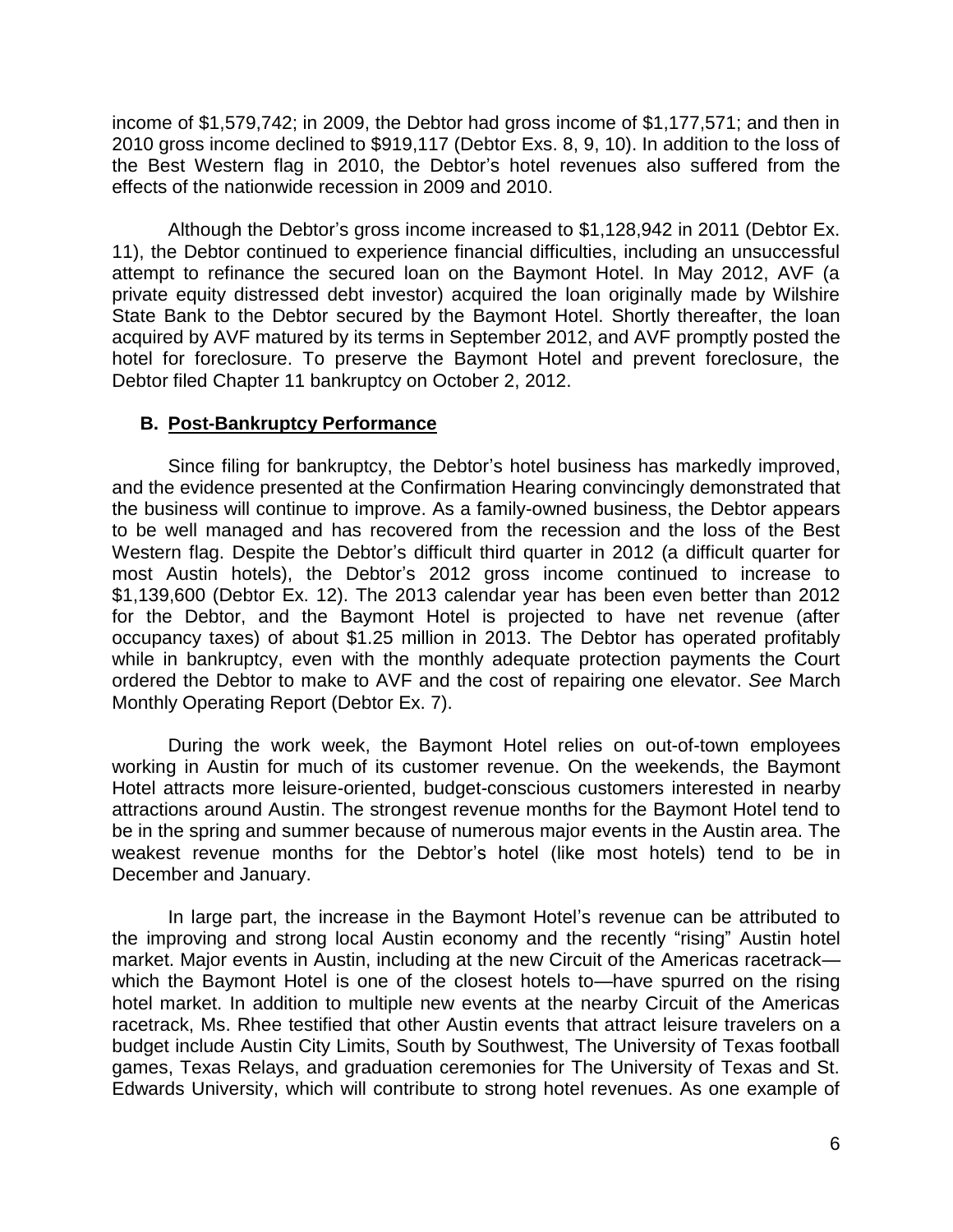the hotel revenue generated by major events and the Debtor's recent use of "dynamic pricing" to improve profitability, Ms. Rhee explained that while the Baymont Hotel's normal room rate is \$90/night, it increased in November to \$399/night during the weekend of the inaugural Formula One race at the Circuit of the Americas racetrack.

Mr. Weir, a very experienced Austin hotel broker and consultant specializing in the sale and financing of hotel real estate, testified at the Confirmation Hearing. Mr. Weir is very familiar with the Baymont Hotel, having served as a broker for the past two sales of the hotel. Mr. Weir testified that there is a direct correlation between the strength of the hotel market and the strength of the local economy. One reason this is true is because an increase in business activity results in more business travelers who stay in hotels during the workweek. As evidence of the strong Austin local economy, the Debtor demonstrated that new home construction increased by 27% in the first quarter of 2013, commercial occupancy rates are up to 87.3% from 84.4% last year, and apartments' occupancy rates have hit an all-time high for Central Texas (Debtor Exs. 25, 26, 27).

Mr. Weir credibly testified that Austin is in the midst of a tremendously "rising" hotel market that started to accelerate in the fourth quarter of 2012. Mr. Weir pointed the Court to recent articles and statistics showing that occupancy and room rates were up in Austin during 2012 compared to 2011, and describing a recent Austin hotel "boom" of 4,000 new rooms planned for construction in downtown Austin (Debtor Ex. 28). Mr. Weir made it clear that the new downtown hotels will not directly compete with the Baymont Hotel because they are much more expensive and are in a different location, and therefore will not result in lost business for the Baymont Hotel.

Mr. Weir also cited to very persuasive and independent statistics from the Texas Hotel Performance Factbook. This Performance Factbook compiles data from the Texas State Comptroller with respect to Texas hotels, as well as Austin area hotels and even the specific zip code area where the Baymont Hotel is located. According to these independent statistics, in the fourth quarter of 2012: (a) Austin hotel revenues increased 28.1% over the fourth quarter of 2011; (b) Austin hotel room occupancy increased from 59.6% to 69.3%; and (c) the RevPar (revenue per available room per day) of Austin hotels increased by \$15.85 (Debtor Ex. 20, p. 8). More specifically, in the zip code where the Debtor's Baymont Hotel is located (78744), these independent statistics demonstrated that in fourth quarter 2012: (a) hotel revenues increased 28.9%; (b) hotel room occupancy increased from 64.8% to 76%; and (c) RevPar of these hotels increased by \$18.70. These independent statistics also confirmed that the revenues of the Debtor's Baymont Hotel in the fourth quarter of 2012 (a) increased 19.1%; (b) its room occupancy increased from 52.7% to 65.2%; and (c) its RevPar increased \$5.30 compared with the fourth quarter of 2011 (Debtor Ex. 20, p. 15).

Overall, 2012 was a much stronger year for Austin hotels than 2011, with an obvious improvement beginning in the fourth quarter of 2012 (Debtor Exs. 20, p. 8; 24, p. 8). Looking at even more recent data, Mr. Weir testified that the Baymont Hotel's 2013 revenues year-to-date compared to 2012 are up 16.5% and its RevPar is up 8%.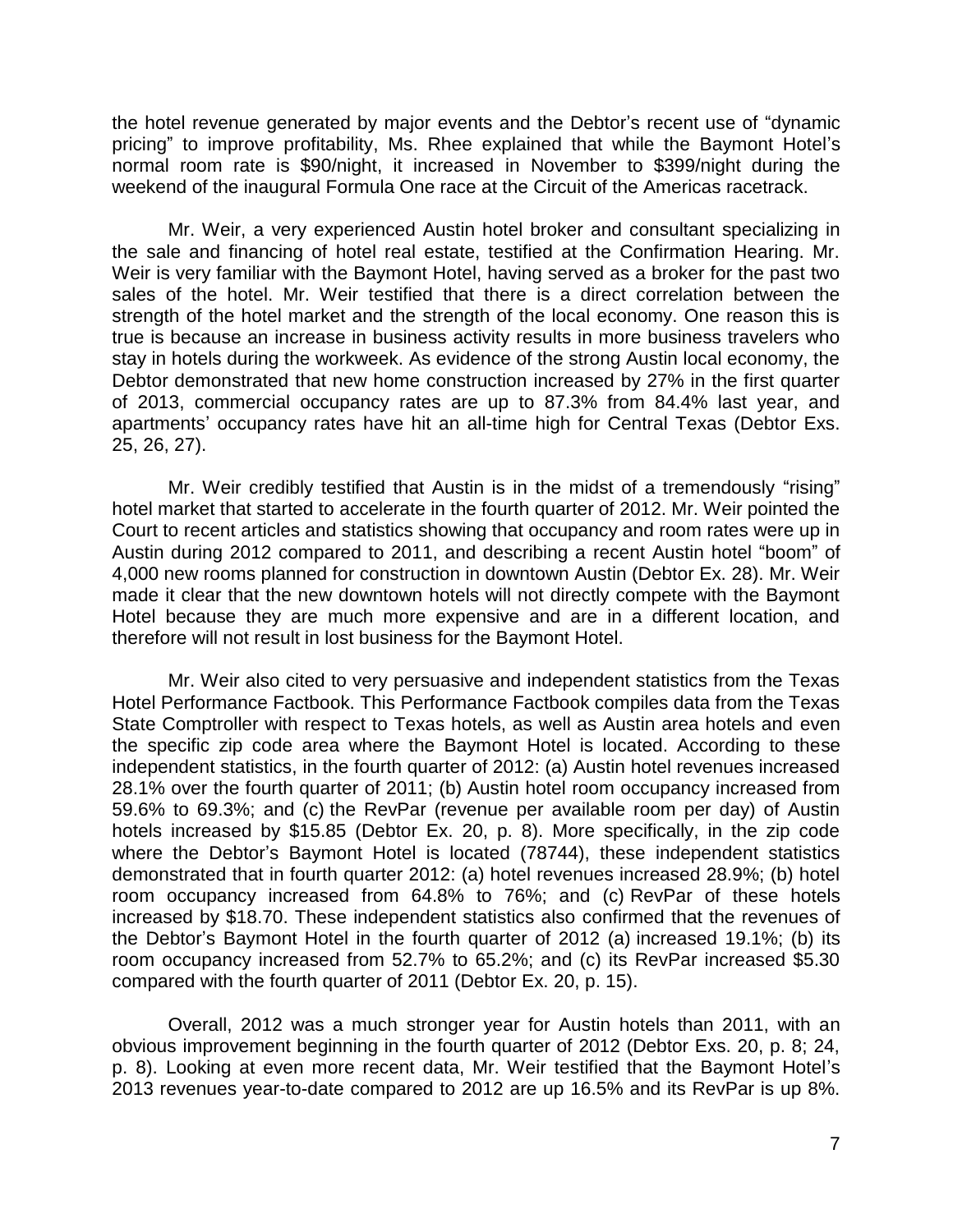The Court found Mr. Weir's testimony to be very credible and backed up by independent statistics and his significant experience in the Austin hotel real estate market.

### **C. Plan Financial Projections/Cash**

 $\overline{a}$ 

To support the Debtor's Plan, Ms. Rhee (hotel manager) generated two sets of 5 year financial expense projections: (1) the first set based on the assumption that AVF has a \$3.2 million secured claim and an approximately \$615,000 unsecured claim treated under the Plan; and (2) the second set based on the assumption that AVF has a fully secured \$3.8 million claim treated under the Plan (Debtor Ex. 4).

Two sets of Plan expense projections were necessary, as the value of AVF's collateral (the Baymont Hotel)—which would dictate how AVF's claim would be treated and paid under the Plan—was contested. AVF filed a Proof of Claim setting forth that the Debtor owed \$3,815,355 as of the bankruptcy filing date, and that the value of its collateral was \$3.2 million. *See* AVF Proof of Claim (AVF Ex. 4). As of the Confirmation Hearing on April 25, 2013, the Debtor had made three adequate protection payments to AVF of \$23,750, that were due on February 15, March 15, and April 15, 2013 under the Adequate Protection Order. A fourth adequate protection payment of \$23,750 became due on May 15, 2013 after conclusion of the Confirmation Hearing, which the Court directed the Debtor to make. As set forth below, the Court will conclude that AVF is undersecured and it has an allowed secured claim of \$3.2 million, with the balance of its claim treated as unsecured under the Plan. After reducing the amount of AVF's Proof of Claim as of the bankruptcy filing date (\$3,815,355) by the amount of four adequate protections payments made to AVF during the bankruptcy of \$23,750 (total of \$95,000), the Debtor currently owes AVF the amount of about  $$3,720,355.^3$  Of this outstanding amount, AVF has a secured claim of \$3.2 million under the Plan, and an unsecured claim of about \$520,355 under the Plan.

The Debtor's Plan projections show that, including the \$200,000 equity infusion by the Debtor's members, by May 2013 (the projected Plan effective date) the Debtor will have \$473,726 in cash on hand (Debtor Ex. 4). In addition, the Debtor will also have the amount of \$70,558 in escrow to upgrade the hotel's second elevator (estimated to cost \$38,000) and to pay 2013 property taxes when due.

The cash position of the Debtor has improved dramatically in the 7 months that it has been in Chapter 11 bankruptcy. The Debtor started with a negative cash position on the date of its bankruptcy filing, which has now grown to over \$300,000 in cash on hand as of the Confirmation Hearing (Debtor Exs. 7, 14). This positive cash flow is after making monthly adequate protection payments to AVF of \$23,750 per month since February, upgrading one elevator so that it passes City inspection, and paying all bills

 $3$  All dollar figures in this Opinion with respect to the amount of AVF's claim, as well as payments to be made to AVF under the Plan, are approximate figures and will not bind either party in any subsequent claims objection or allowance litigation. Hopefully claim's litigation will be unnecessary, as the Court has made every effort to be accurate in these calculations so that it can determine whether the Debtor's Plan is confirmable.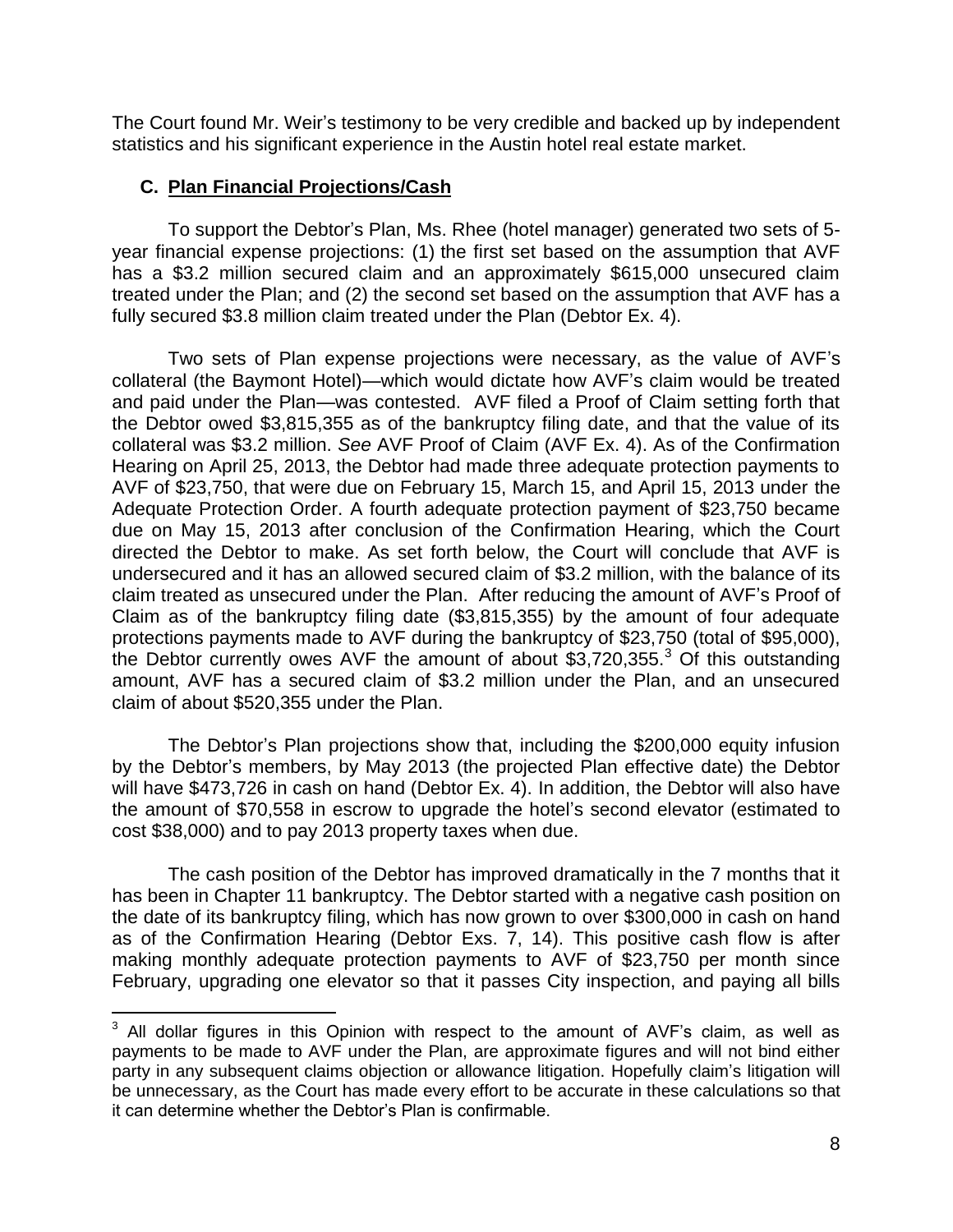as they became due for post-bankruptcy operation of the hotel.

Ms. Rhee testified that the Debtor will use the \$200,000 in members' equity contributions made under the Plan to improve and refurbish the Baymont Hotel, including repainting the hotel's exterior, replacing furniture, and recovering the roof. Mr. Yauger, the owner of Cool Earth Contracting and Coating Roofing Company, testified that it would cost \$58,455 to recover the Baymont Hotel's roof (Debtor Ex. 15). Mr. Yauger's estimate was reliable and, based on his explanation, would repair the hotel's roof without the need for an entirely new roof. The Debtor also budgeted \$100,000 per year for updating the hotel and ongoing renovation (Debtor Ex. 4). Ms. Rhee testified these updates and renovations would include recarpeting the hotel, installing granite in the bathrooms, updating the pool and deck area, and replacing mattresses. Mr. Weir confirmed that there is a positive correlation between hotel renovations and higher room rates and that hotels get "a lot of bang for their buck" when they complete renovations, especially in a strong rising hotel market such as Austin.

Under the Debtor's Plan projections that assume AVF has an \$615,355 unsecured claim that will be paid in full with interest over 5 years and a \$3.2 million secured claim, the Debtor estimates that it will have at least \$118,848 in cash on hand at the end of the Plan's 5-year term (Debtor Ex. 4). The projected cash on hand at the end of the Plan term would likely be higher, as AVF's unsecured claim to be paid over 5 years with interest is probably closer to the amount of \$520,355 calculated above, than the \$615,355 used in the Plan projections. AVF's monthly payment of principal and 6% interest on its unsecured claim of about \$520,355 should be about \$10,062 a month for 5 years. After the Plan's 5-year term ends and the Debtor has paid AVF 60 payments of about \$30,679 a month (about \$20,617 a month on AVF's secured claim and about \$10,062 a month on AVF's unsecured claim), the Debtor will have paid down the principal amount of AVF's debt to approximately \$2.8 million—a reduction of almost \$1 million in principal (Debtor Ex. 4). And over the course of the Plan term, AVF should receive a total of about \$1,840,740 in monthly payments (\$30,679 per month times 60 months) from the Debtor.

Overall, the Court finds that the Debtor's Plan revenue projections are conservative, and it is likely the Debtor will meet or exceed its Plan revenue projections. The Debtor's 2013 revenue is already well on pace to exceed its Plan projections revenue for 2013. Ms. Rhee, who prepared the Debtor's Plan projections, has been within the cash collateral budget she prepared during the course of the bankruptcywhere actual income exceeded the Debtor's projected income and actual expenses were about the same as the Debtor's projected expenses (Debtor Ex. 7). Mr. Weir independently corroborated that the Debtor's projected Plan revenues prepared by Ms. Rhee were conservative, and that the Debtor's revenues should exceed such Plan projections. The Court also finds that the Debtor's Plan expense projections are reasonable and realistic, which were also corroborated by Mr. Weir. The Debtor's projected expenses include a relatively modest \$60,000 annual salary for Ms. Rhee. Ms. Rhee testified that hiring an offsite management company would cost over \$60,000 a year, and would not include the additional cost of an onsite manager like Ms. Rhee.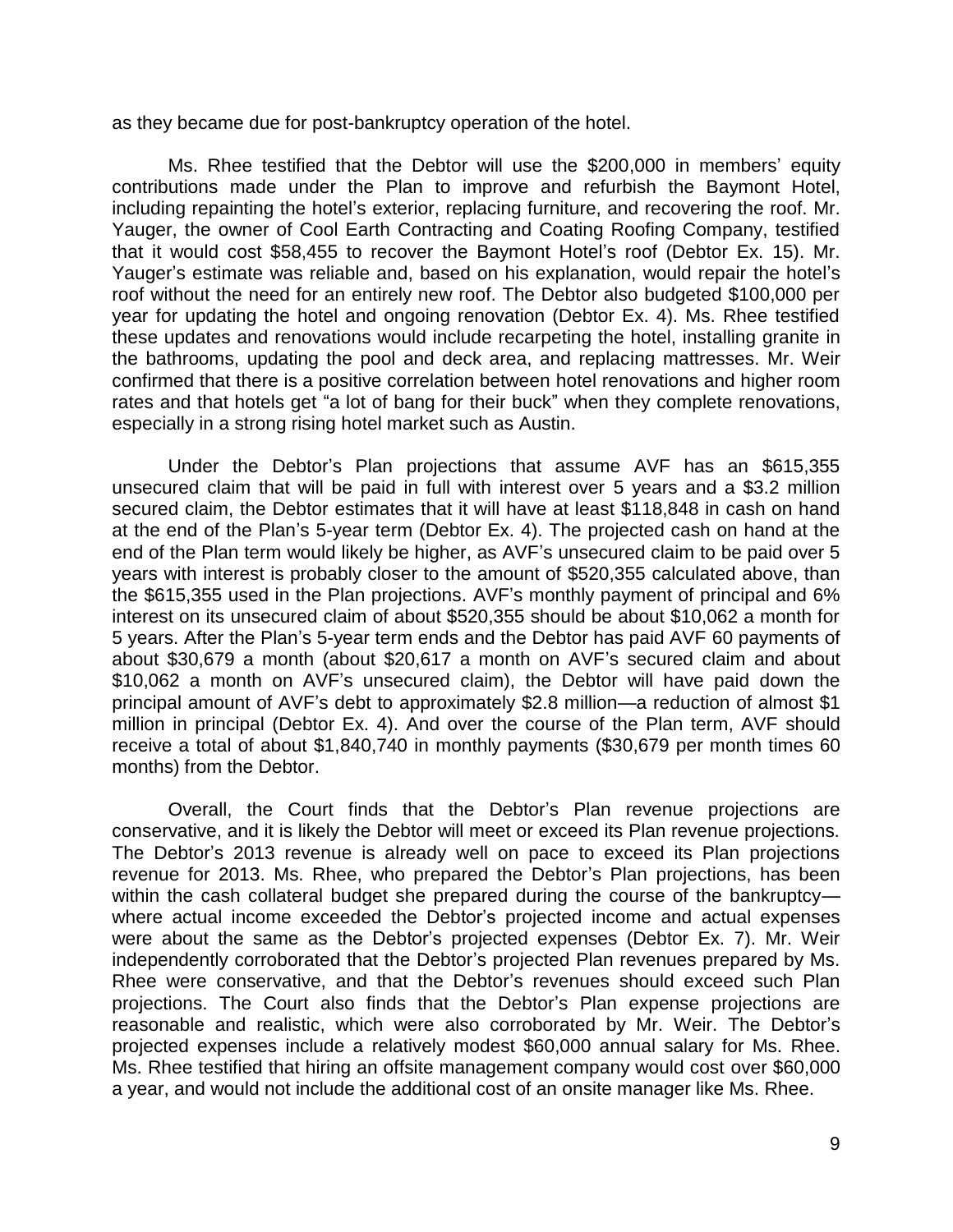### **D. Hotel Location and Value**

The Baymont Hotel is in an excellent location. The hotel sits on 2.3 acres right off the northbound IH-35 exit ramp, is accessible to downtown Austin, and is one of the closest hotels to the new Circuit of the Americas racetrack (about 10 miles). As further evidence of its excellent location, immediately south of the Baymont Hotel are 5 Marriott-brand hotels, in addition to other nearby hotels on both sides of IH-35.

Ms. Rhee actively and competently manages the Debtor's limited service hotel. Before becoming the manager of the Debtor's hotel, Ms. Rhee trained at another hotel. Since the Debtor purchased its hotel, Ms. Rhee has gained further experience in hotel management through numerous Best Western and Baymont conferences, district meetings, online classes, and training seminars as part of the franchisors' continuing education programs.

Although the Baymont Hotel is in average condition—and needs one more elevator upgrade, roof work, and some updating—the Debtor demonstrated that it will have the cash funds to make such repairs and refurbishments during the life of the Plan. Mr. Weir also testified that the Baymont Hotel has "great bones" and is very structurally sound.

Mr. Weir testified that when valuing a hotel in a rising hotel market like the market in Austin, hotel statistics from two years ago are somewhat irrelevant, and it is more relevant to examine projections for the coming year. Based on the Debtor's 2012 and projected 2013 net operating income, Mr. Weir stated that as a broker he would list the Baymont Hotel for sale for about \$4.8 million. Mr. Weir also testified that in his opinion the Baymont Hotel would sell in a reasonable period of time for a sales price of \$4.5 to \$4.8 million. At the Confirmation Hearing, AVF objected to Mr. Weir's testimony regarding the sale price of the Baymont Hotel (but not the list price) under §535.17(b) of the Texas Real Estate Commission Rules and §1101.002(1)(A)(xi) of the Texas Occupations Code. In general, these rules and statutes provide that a broker price opinion must be in writing and contain a written statement that it is a broker price opinion and not an appraisal. Mr. Weir admitted he is not a licensed real estate appraiser. Because Mr. Weir's opinion on the sale price of the Baymont Hotel was not in writing and did not include this written statement, the Court will disregard and not consider Mr. Weir's testimony regarding his opinion of the sales price of the Baymont Hotel.

Mr. Hinton, AVF's appraiser, was the only licensed real estate appraiser that testified at the Confirmation Hearing. Mr. Hinton testified that he has been a real estate appraiser in Texas for 30 years, and has performed 40 to 50 hotel appraisals, including appraising the Debtor's hotel on two occasions. Using both the comparable sales and income approaches, Mr. Hinton valued the Baymont Hotel at \$3.2 million as of October 18, 2012 (AVF Ex. 1). In reaching his \$3.2 million appraised value, Mr. Hinton used one sale from 2010, three sales from 2011, and one sale from 2012 for his comparable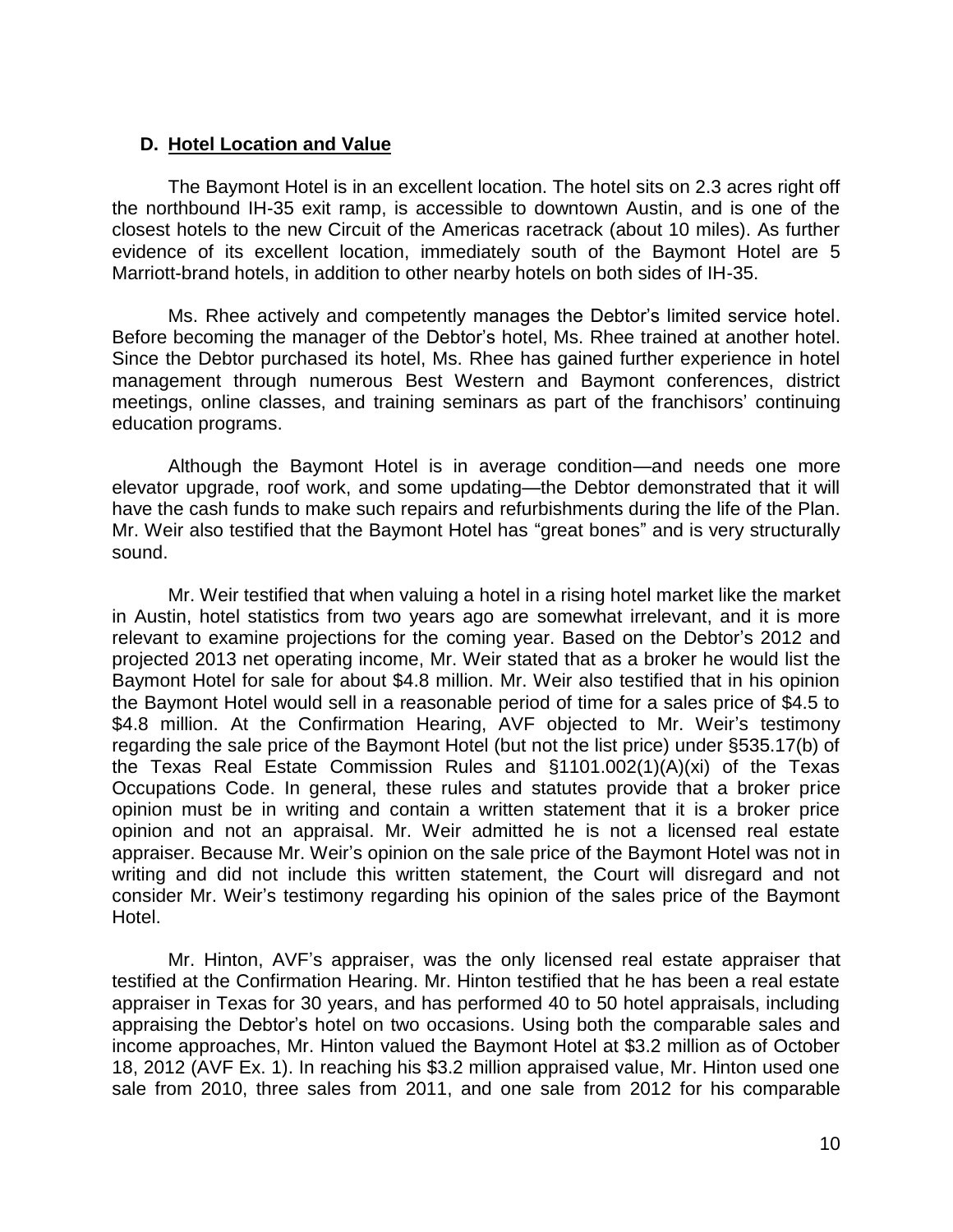sales approach. Mr. Hinton used net operating income of \$358,400 for his income approach. Mr. Hinton stated that institutional investors would not be interested in the Debtor's hotel and that smaller investors who would possibly purchase the hotel were normally not interested in being in the restaurant business. Thus, in valuing the Baymont Hotel, Mr. Hinton excluded the rental income the Debtor receives from the two restaurants (Subway and Saigon restaurants) on the hotel property.

Although Mr. Hinton admitted that Austin hotels were currently in a "good" market, he stated that nothing major had changed since October 2012 to "dramatically" affect his \$3.2 million appraisal of the Baymont Hotel. However, on cross-examination, Mr. Hinton admitted that hotels in Austin have been rising in value since his October 2012 appraisal of \$3.2 million. While the Court found Mr. Hinton's demeanor and testimony to be professional and credible, Mr. Hinton used somewhat dated comparable sales and did not factor in the Debtor's recent increase in net operating income. Mr. Hinton's appraisal itself was somewhat outdated because its effective date was over six months ago (October 18, 2012), which is of significance in this case as the evidence and statistics clearly showed that the hotel market in Austin has risen in value since October 2012.

## **E. Interest Rate**

No true interest rate expert testified at the Confirmation Hearing. Mr. Weir, who is experienced in hotel financing, testified that loans with loan-to-value ratios of 80% debt to 100% value (80/20 loans) currently had interest rates between 4.5% and 5.25%. Mr. Weir testified that the 6% interest rate proposed in the Plan to AVF by the Debtor was a "premium" over the market. But Mr. Weir admitted that no loans exist in the current market with loan-to-value ratios of 100% debt to 100% value or greater (1/1 loans).

Mr. Hinton, AVF's appraiser who also has some experience in financing, agreed with Mr. Weir's testimony that 80/20 loans are available in the current market for 6% interest or less. Mr. Hinton also confirmed that absolutely no loans exist in the current market with a 1/1 ratio or greater. Mr. Hinton also testified that if any such loan could be located, it would only be with a high-risk lender that would charge greater than 6% interest.

Mr. Allen, a representative of AVF with financing experience, in large part echoed Mr. Hinton's market-based loan analysis. Mr. Allen testified that there currently was absolutely no market for a 100% loan-to-value ratio loan (1/1 loan) for income producing real property. According to Mr. Allen, to obtain such a loan would require tieredfinancing from a hard money lender consisting of "mezzanine" debt with a percent return in the mid-teens (15-17%) and/or an equity participation that would require a percent return in the mid-to-high 20% range.

Finally, the evidence showed that the current National Prime Rate was 3.25% as of the date of the Confirmation Hearing, and has not changed for over 3 years (Debtor Ex. 32).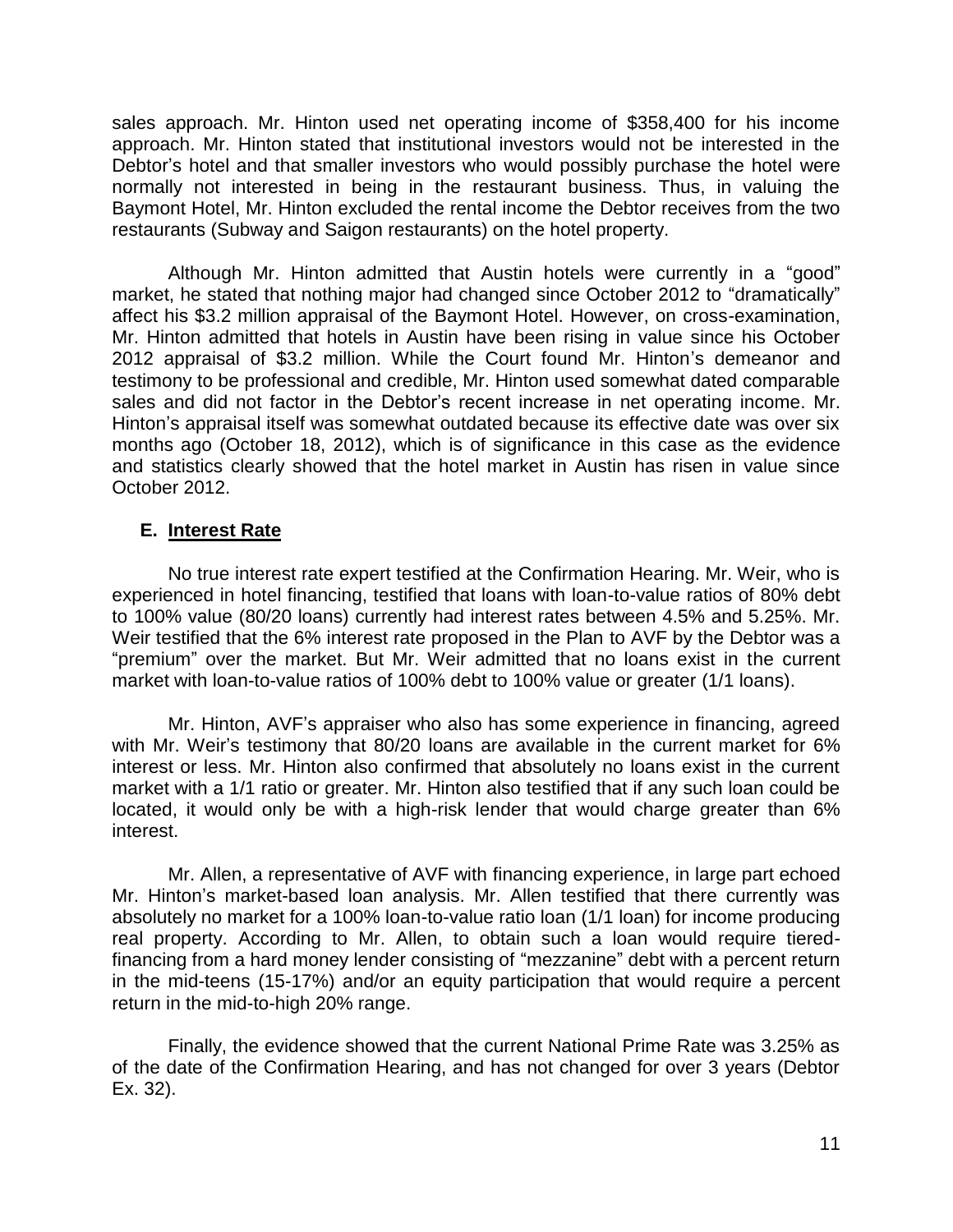### **IV. CONCLUSIONS OF LAW WITH LEGAL ANALYSIS**

#### **A. Summary of Debtor's Plan and AVF Treatment**

In general, the Debtor's Plan proposes to continue the Baymont Hotel's operations. The Debtor proposes to pay off creditors with interest over 5 years through revenues generated by the Baymont Hotel and two restaurant leases on the hotel's property. The Debtor's members will immediately contribute \$200,000 in cash as equity for improvements to and refurbishment of the Baymont Hotel and an operating reserve. The Debtor's members (interest holders) will not be entitled to receive any payment or distribution on their insider-claims or membership interests unless and until all creditors are paid. *See* Modified Second Amended Plan of Reorganization filed by the Debtor (herein "Plan") (dkt# 102).

With respect to AVF, the Debtor's Plan proposes to pay the "secured claim" of AVF in 59 monthly payments amortized over 25 years at 6% interest, with a balloon payment of the remaining amount of the secured claim in the  $60<sup>th</sup>$  month (in 5 years).<sup>4</sup> AVF will retain its lien on the Baymont Hotel and other collateral to secure its claim. All terms of the note and security documents between the Debtor and AVF will continue to apply, except as modified by the Plan. AVF's secured claim is classified and treated in Class 6 of the Plan. *See* Plan (dkt# 102, §6.06).

To the extent that AVF has an "unsecured claim", the Debtor's Plan proposes to pay AVF the amount of its unsecured claim with 6% interest, in 60 equal monthly installments sufficient to pay off the entire unsecured claim with interest in full in 5 years. AVF's unsecured claim is classified and treated in Class 12 of the Plan. *See* Plan (dkt# 102, §6.12). Significantly, AVF will retain its lien on the Baymont Hotel and other collateral to secure payment of both its secured claim and unsecured claim under the Plan. *See* Plan (dkt# 102, §6.06).

If the Debtor defaults on payment of either AVF's secured or unsecured claims under the Plan, AVF will be entitled to pursue its state law remedies (including foreclosure of its lien on the Baymont Hotel). The Debtor will have a short opportunity to cure any such default (5-day cure on monetary defaults, 15-day cure on non-monetary defaults), before AVF can exercise its state law and foreclosure remedies. *See* Plan (dkt# 102, §6.06).

If the Baymont Hotel is sold by the Debtor, sales proceeds will go to pay the entire remaining amount of AVF's secured and unsecured claims (as both will be secured by a lien on the Baymont Hotel) and then other creditors, before any members will receive distributions. *See* Plan (dkt# 102, §7.05(6)).

 $\overline{a}$ 

 $4$  The Plan also provides that the Debtor will use its best efforts to refinance the balloon payment due to AVF in the  $5<sup>th</sup>$  year of the Plan (dkt# 102, §7.03).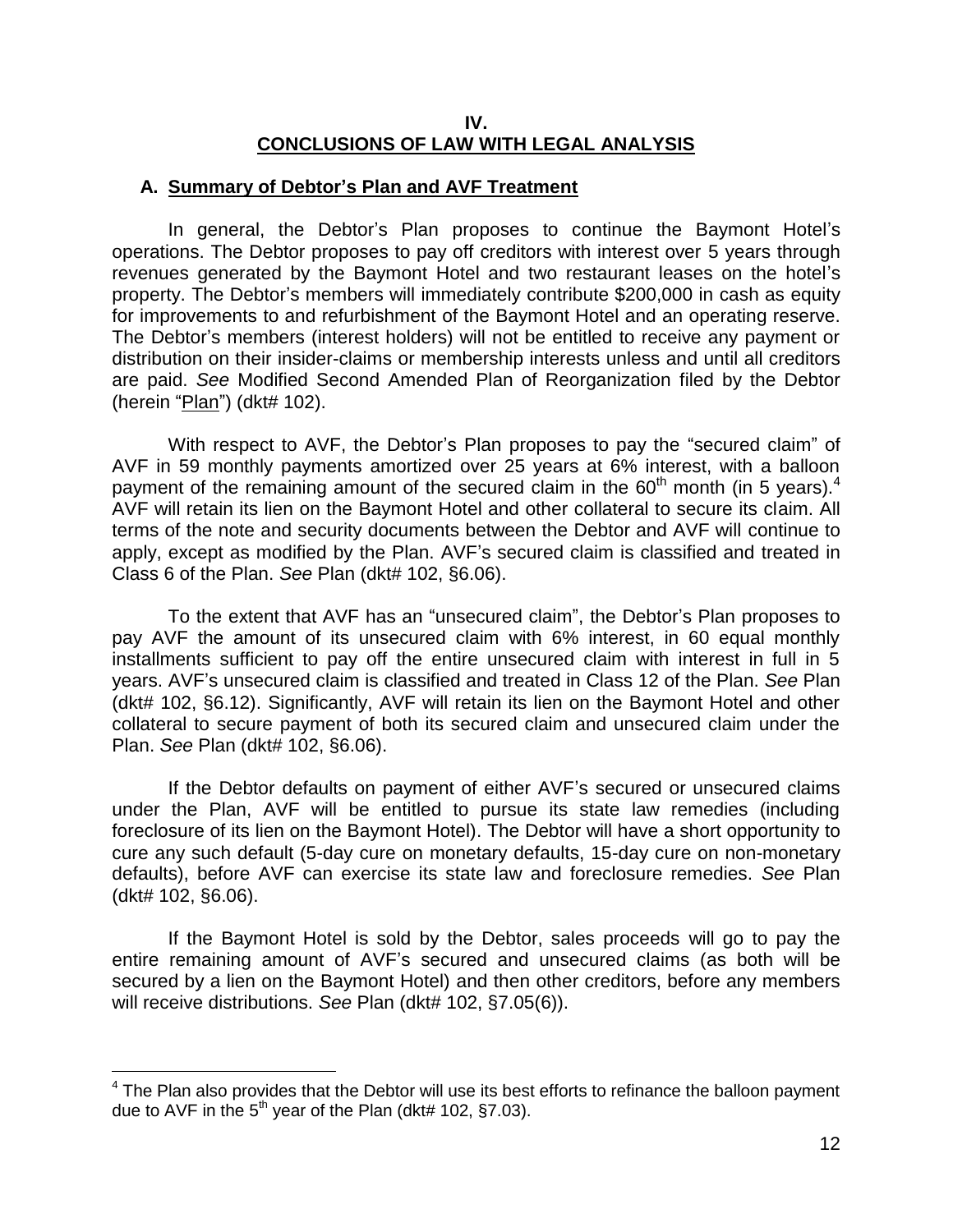### **B. AVF Objection to Plan**

 $\overline{a}$ 

AVF was the only creditor that voted to reject the Debtor's Plan. $<sup>5</sup>$  All other voting</sup> creditors and interest holders (including Baymont Franchisor, American Express, the City of Austin, Commercial Tax Group, Great American Leasing, Tejas Elevators, and all four of the Debtor's members) voted to accept the Debtor's Plan. *See* Ballot Summary (Debtor Ex. 31).

AVF was also the only creditor that filed an objection to the Debtor's Plan. *See* AVF Objection to Confirmation of Debtor's Proposed Plan of Reorganization ("Objection") (dkt# 91). In general, through its Objection, AVF contends (a) the Plan is not feasible; (b) the Plan is not proposed in good faith by the Debtor; and (c) the Plan does not satisfy the "cramdown provisions" of §1129(b)(2) of the Bankruptcy Code. AVF contends that the Plan is not feasible because the Debtor cannot meet its Plan financial projections, the \$200,000 in member equity contributions are speculative and unfunded, and the Debtor does not have sufficient funds to complete repairs to the Baymont Hotel. AVF also contends that the Debtor cannot make its balloon payment to AVF (which AVF suggests will be \$3.35 million) at the end of the Plan's 5-year term. AVF also asserts that the 6% interest rate proposed by the Debtor for AVF is a below market interest rate and therefore does not meet the cramdown requirements of §1129(b)(2) of the Bankruptcy Code. Finally, AVF argues that the Plan was not proposed in good faith as it places the risk on AVF because AVF suggests that only \$350,000 of its debt will be amortized and paid down under the Plan.<sup>6</sup>

The Debtor filed its Response to AVF's Objection on April 22, 2013 ("Response") (dkt# 97). In general, through its Response, the Debtor contends that the Plan is feasible because its Plan projections are not speculative and are based on actual recent performance, and it has sufficient funds to pay for repairs to the Baymont Hotel (which are overstated by AVF) with cash on hand. The Debtor further contends it will be able to refinance the AVF debt that balloons within 5 years because its loan-to-value ratio will be much more favorable at that time. With respect to the members' equity contributions to fund the Plan, the Debtor's counsel states that it has the full amount of the \$200,000 cash contributions in its trust account awaiting confirmation of the Plan.

For the reasons set forth in this Opinion, the Court finds that the Debtor's Plan should be confirmed and the Objection filed by AVF to the Plan should be denied.

## **C. Value and Amount of AVF Secured and Unsecured Claims**

AVF filed a Proof of Claim setting forth that the Debtor owed the amount of \$3,815,355 as of the bankruptcy filing date, and that the value of its collateral was \$3.2

<sup>&</sup>lt;sup>5</sup> AVF submitted both a ballot to reject the Plan in Class 6 as a secured creditor and a ballot to reject the Plan in Class 12 to the extent it is an unsecured creditor (Debtor Ex. 31).

 $6$  AVF also asserted some miscellaneous objections regarding the Plan's default language and third party liability, which the Debtor addressed and resolved at the Confirmation Hearing.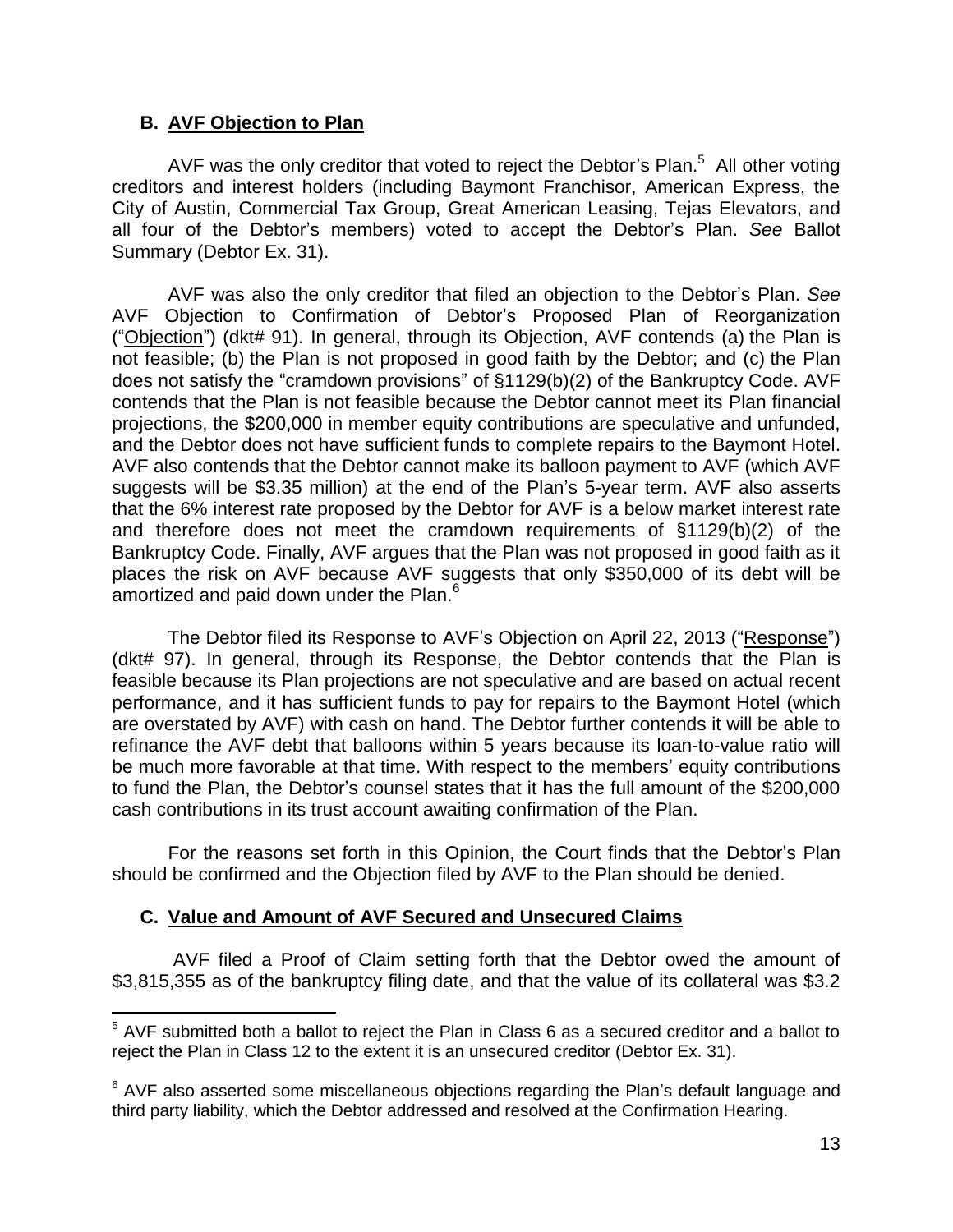million. *See* AVF Proof of Claim (AVF Ex. 4). No party had filed an objection to the AVF Proof of Claim as of the Confirmation Hearing, thus it is allowed in this amount as of the bankruptcy filing date for voting and Plan confirmation purposes. *See* 11 U.S.C. §§502(a), 1126(a).

The Debtor's Plan treats AVF in Class 6 to the extent it has an allowed "secured claim", and in Class 12 to the extent that it has an allowed "unsecured" claim. In simplest terms, a creditor has a "secured claim" to the extent of the value of its collateral, and an "unsecured claim" for any remaining amount not covered by the value of its collateral. In this regard, §506(a) of the Bankruptcy Code in pertinent part provides that "[a]n allowed claim of a creditor secured by a lien on property . . . is a secured claim to the extent of the value of such creditor's interest in the estate's interest in such property . . . and is an unsecured claim to the extent that the value of such creditor's interest . . . is less than the amount of such allowed claim." 11 U.S.C. §506(a)(1).

So, it becomes necessary for the Court to determine the value of AVF's collateral (the Baymont Hotel) to determine the amount of the AVF secured claim. If the value of AVF's collateral is less than its debt, AVF is "undersecured" and has a secured claim to the extent of the value of its collateral and an unsecured claim for the remaining debt.

Section 506(a) of the Bankruptcy Code governs valuation of property, and in pertinent part provides that "value shall be determined in light of the purpose of the valuation and of the proposed disposition or use of such property, and in conjunction with any hearing on such disposition or use or on a plan affecting such creditor's interest." 11 U.S.C. §506(a)(1). Judicial precedent requires that the "proposed disposition or use" of the collateral be of paramount importance in valuation. *Associates Commercial Corp. v. Rash*, 520 U.S. 953, 962 (1997); *see also In re T-H New Orleans Ltd. P'ship,* 116 F.3d 790, 799 (5th Cir. 1997) (value under §506 "is to be determined in light of the purpose of the valuation and of the proposed disposition or use of the property").

Here, the Debtor's Plan proposes the continued operation of the Baymont Hotel by the Debtor, and thus the Baymont Hotel should be valued in accordance with such proposed operational use. The only probative evidence presented at the Confirmation Hearing on the value of the Baymont Hotel was from a licensed real estate appraiser retained by AVF—Mr. Hinton. According to Mr. Hinton's written appraisal and testimony, the Baymont Hotel had a market value of \$3.2 million as of October 18, 2012 using a blend of an income approach (\$3.1 million) and a comparable sales approach (\$3.35 million). *See* Appraisal (AVF Ex. 1). A hotel broker, Mr. Weir, testified for the Debtor that he would "list" the Baymont Hotel for sale at \$4.8 million, and that in his opinion it would bring a "sales price" of \$4.5 to \$4.8 million. This evidence is not probative for at least two reasons. First, the Debtor's proposed use under the Plan is not to sell the Baymont Hotel—it is to continue to operate the Baymont Hotel. Second, the Court must disregard and will not consider Mr. Weir's opinion testimony regarding the "sales price" of the Baymont Hotel, for the reasons set forth earlier in the Findings of Fact in this Opinion.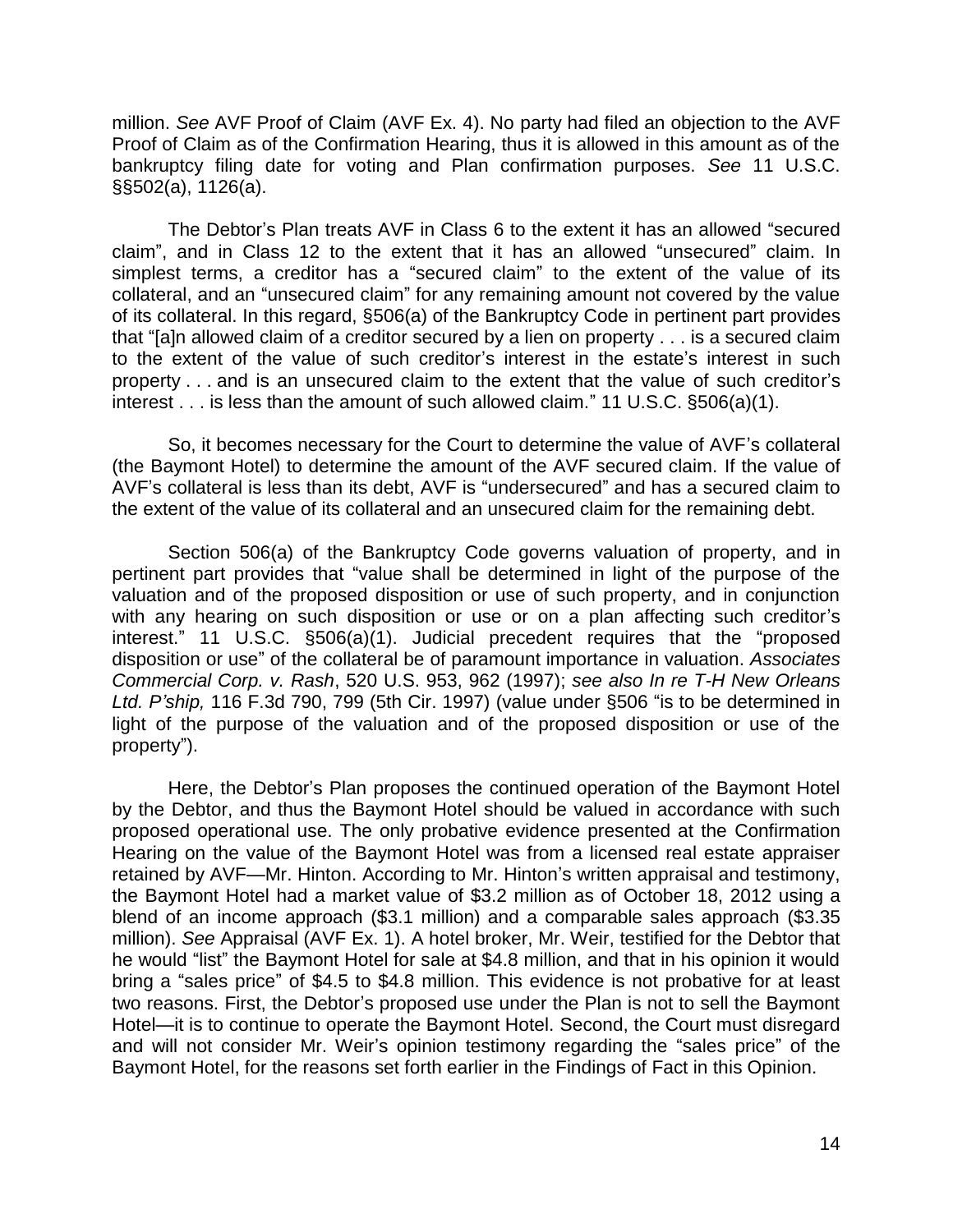In this setting, the value of the Baymont Hotel should be determined as of the date of the Confirmation Hearing on the Plan. Under §506(a) of the Bankruptcy Code, the court should determine value "in conjunction with any hearing on a plan affecting such creditor's interest". The date of the Confirmation Hearing on the Plan was April 25, 2013—more than six months after the October 18, 2012 effective date of Mr. Hinton's appraisal of the Baymont Hotel at \$3.2 million. The evidence and independent statistics convinced the Court that the hotel market and the value of the Baymont Hotel have increased since October 2012, when the Austin hotel market reached its "tipping point". Indeed, at the Confirmation Hearing Mr. Hinton agreed that Austin hotels were now in a "good" market and that hotels in Austin have been rising in value since his October 2012 appraisal of \$3.2 million. Mr. Weir (and statistics) convinced the Court that Austin is in the midst of an impressive "rising" hotel market that started to accelerate in the  $4<sup>th</sup>$ quarter of 2012. There can be no real dispute that the Baymont Hotel has increased in value since October 2012 when Mr. Hinton performed his appraisal. However, Mr. Hinton expressed no opinion as to the updated value (in dollar figures) of the Baymont Hotel as of the Plan Confirmation Hearing on April 25, 2013.

Based on these facts and the evidentiary record, the Court will determine the value of the Baymont Hotel and the amount of the secured claim of AVF to be \$3.2 million.<sup>7</sup> Normally, the Court would reduce the value of AVF's secured claim (\$3.2 million according to Mr. Hinton's appraisal) by the amount of outstanding property taxes on the Baymont Hotel (approximately \$68,000).<sup>8</sup> This is because property taxes are secured by a lien that is ahead of AVF's lien on the Baymont Hotel. *See* 11 U.S.C. §506(a) (a claim is a "secured claim to the extent of the value of such creditor's interest in the estate's interest in such property"). But, there can be no real dispute based on the record that the value of the Baymont Hotel has increased by at least \$68,000 since the October 2012 appraisal by Mr. Hinton; and thus the Court will not reduce the amount of the secured claim of AVF by such \$68,000 in property taxes. Accordingly, the Court concludes, for the purposes of §506(a) of the Bankruptcy Code, that AVF holds a secured claim is the amount of \$3.2 million for the purposes of Plan confirmation and voting.

As the amount of AVF's secured claim (\$3.2 million) is less than the total amount of its claim (about \$3.8 million as of the bankruptcy filing date), AVF is "undersecured". It is therefore necessary to calculate the amount of AVF's unsecured claim for the purposes of the Plan confirmation and voting. The starting point is AVF's Proof of Claim in the amount of \$3,815,355, which is the amount owed by the Debtor as of the bankruptcy filing date of October 2, 2012 (AVF Ex. 4). During the bankruptcy case and as of the April 25 Confirmation Hearing, the Debtor had made three adequate protection payments to AVF of \$23,750 due on February 15, March 15, and April 15, 2013 under the Adequate Protection Order, with a fourth adequate protection payment becoming

 $\overline{a}$ 

 $7$  Though appraisal evidence is obviously important, Congress provided bankruptcy courts with some flexibility in determining valuation questions. *See In re Grind Coffee & Nash, LLC*, 2011 WL 1301357, \*5 (Bankr. S.D. Miss. Apr. 4, 2011) (citing *T-H New Orleans,* 116 F.3d at 799).

<sup>8</sup> *See* Travis County Proof of Claim (claims dkt# 11-2).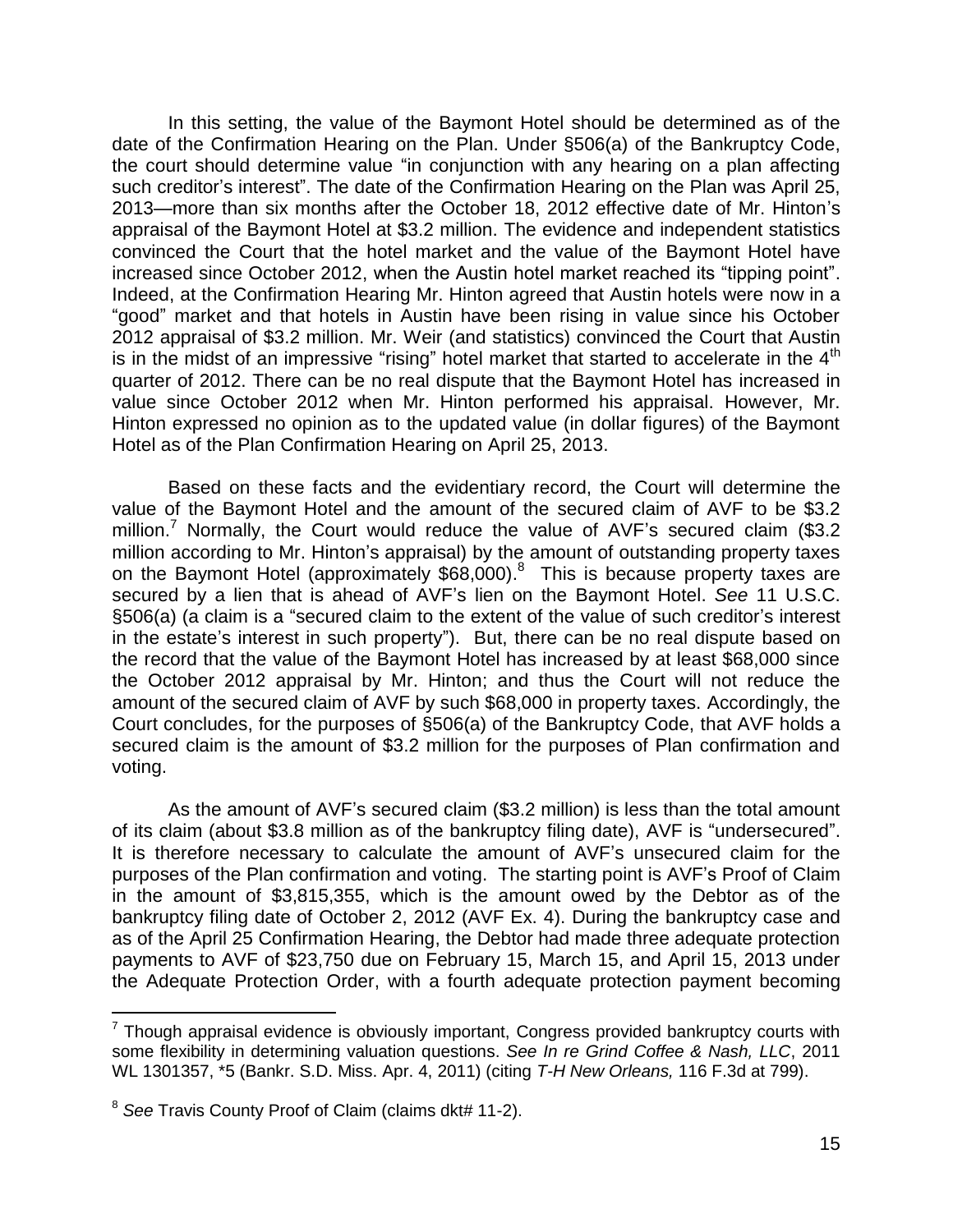due (and directed to be paid) on May 15, 2013 after the Confirmation Hearing. So, the amount of AVF's claim as of the bankruptcy filing date (\$3,815,355) must be reduced by the amount of four adequate protections payments made to AVF during the bankruptcy of \$23,750 (total of \$95,000).<sup>9</sup> This leads to the conclusion that the total claim of AVF is currently the amount of about \$3,720,355 (\$3,815,355 minus \$95,000 in adequate protection payments). The net result—AVF has an unsecured claim for about \$520,355 (\$3,720,355 outstanding total claim, minus \$3.2 million secured claim, equals \$520,355 unsecured claim).

In sum, the Court concludes that AVF has an allowed secured claim of \$3.2 million to be treated and paid under Class 6 of the Debtor's Plan, and an allowed unsecured claim of about \$520,355 to be treated and paid under Class 12 of the Debtor's Plan.

### **D. Necessity for Cramdown**

For a class of creditors to accept a plan of reorganization, §1126(c) of the Bankruptcy Code requires acceptance by creditors within a class totaling "at least twothirds in amount and more than one-half in number" of creditors that vote. 11 U.S.C. §1126(c). Here, AVF holds a secured claim of \$3.2 million and is the only creditor in Class 6 of the Plan. AVF voted to reject the Plan, and so Class 6 has rejected the Plan. Here, AVF also holds an unsecured claim of about \$520,355 in Class 12 of the Plan and AVF voted to reject the Plan to the extent it is an unsecured creditor. Three other unsecured creditors in Class 12 (with claims totaling about \$39,259) voted to accept the Plan (Debtor Ex. 31). With AVF's inclusion in Class 12 of a \$520,355 unsecured claim, Class 12 has also rejected the Plan—as the requisite two-thirds in amount of voting creditors in Class 12 did not accept the Plan. 11 U.S.C. §1126(c).

Section 1129(a)(8) of the Bankruptcy Code requires that each class of claims either accept a plan or not be impaired under the plan, for a plan of reorganization to be confirmed. 11 U.S.C. §1129(a)(8). The saving grace for a debtor to still confirm a plan over a rejecting class of creditors is §1129(b) of the Bankruptcy Code—known, in bankruptcy parlance, as "cramdown". Here, as Class 6 (secured claim) and Class 12 (unsecured claims) have rejected the Debtor's Plan due to AVF's votes against the Plan, the Debtor must "cramdown" both the secured class (Class 6) and the unsecured class (Class 12) to be able to confirm its Plan. This is a very difficult, yet not impossible, task for most debtors.

## **E. Cramdown of Secured Claim—§1129(b)(2)(A)**

 $\overline{a}$ 

To cramdown a rejecting (or dissenting) secured creditor class, the Bankruptcy Code requires that the plan of reorganization be "fair and equitable" to the secured creditor class. 11 U.S.C. §1129(b)(2). Specifically, with respect to classes of secured claims (like AVF's secured claim in Class 6), §1129(b)(2)(A) of the Bankruptcy Code

 $9$  As AVF is undersecured (its collateral is worth less than its debt), AVF is not entitled to recover post-petition, pre-confirmation interest or attorneys fees. *See* 11 U.S.C. §506(b).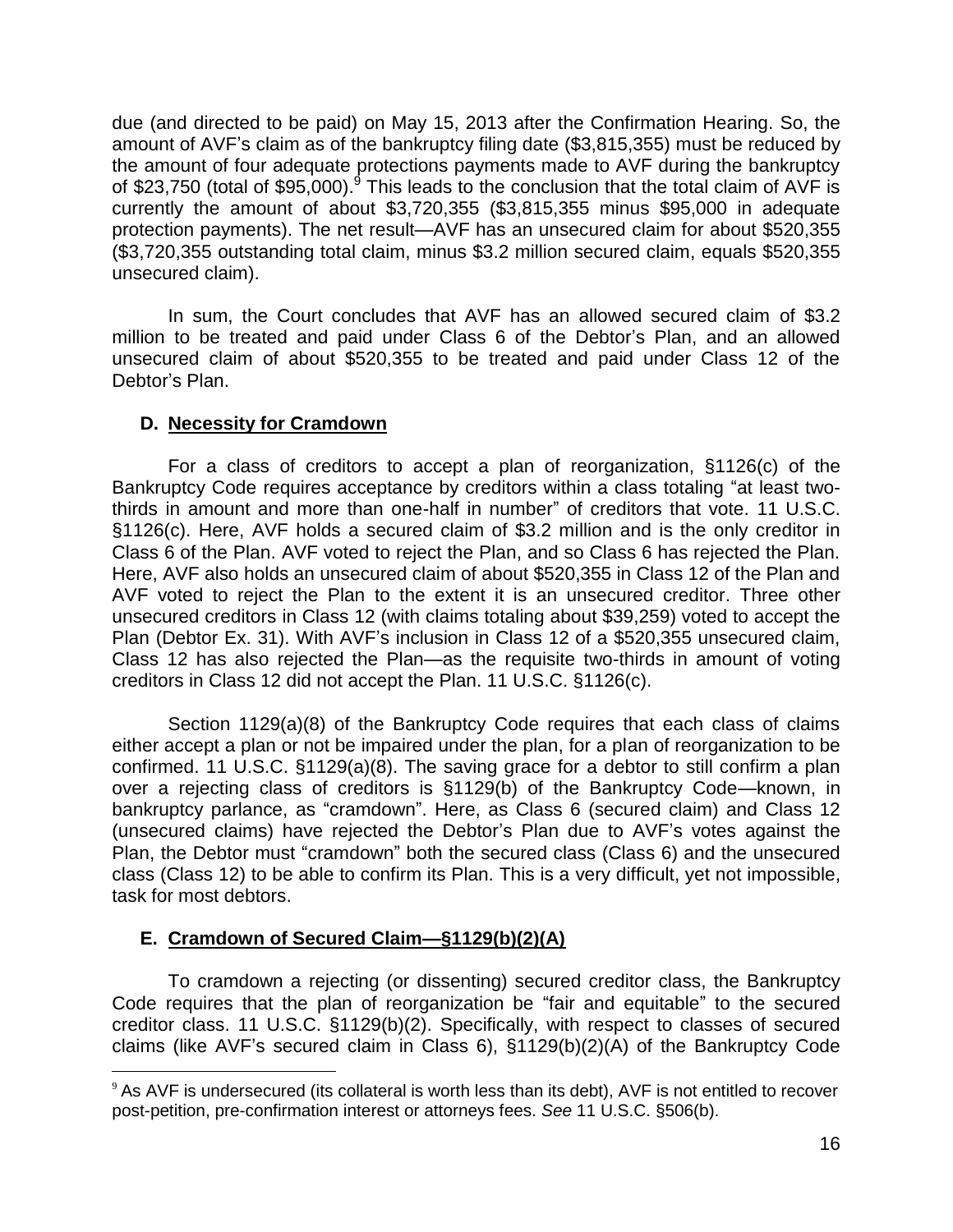provides in pertinent part:

(A) With respect to a class of secured claims, the plan provides—

(i) (I) that the holders of such claims retain the liens securing such claims, whether the property subject to such liens is retained by the debtor or transferred to another entity, to the extent of the allowed amount of such claims; and

(II) that each holder of a claim of such class receive on account of such claim deferred cash payments totaling at least the allowed amount of such claim, of a value, as of the effective date of the plan, of at least the value of such holder's interest in the estate's interest in such property;

11 U.S.C. §1129(b)(2)(A).

Here, the Debtor has requested that the Court "cramdown" AVF's secured claim (Class 6) and confirm its Plan under §1129(b)(2)(A)(i), because the Plan provides for deferred payment of AVF's secured claim in full (with 6% interest), and retention of AVF's lien.

The first cramdown requirement of §1129(b)(2)(A)(i) is that the secured creditor must "retain the liens" securing its secured claims. 11 U.S.C. §1129(b)(2)(A)(i)(I). The Debtor's Plan clearly meets this first cramdown requirement, as it expressly provides in Class 6 for retention of AVF's lien on the Baymont Hotel and any other collateral to secure AVF's secured claim, as well as AVF's unsecured claim. *See* Plan (dkt# 102, §6.06).

### **1. Cramdown Interest Rate**

It is the second cramdown requirement—that set forth by  $\S1129(b)(2)(A)(i)(II)$  that is really in dispute in our case. In substance, this requires a debtor's plan to provide the secured creditor with deferred payments having a "present value" in the full amount of the creditor's secured claim. The Fifth Circuit has recently stated that "present value" in this context means the "deferred payments, discounted to present value by applying an appropriate interest rate (the 'cramdown rate'), must equal the allowed amount of the secured creditor's claim." *Wells Fargo Bank N. A. v. Texas Grand Prairie Hotel Realty, L.L.C. (In re Texas Grand Prairie Hotel Realty, L.L.C.)*, 710 F.3d 324, 330 (5th Cir. 2013).

So, in our case, the issue becomes whether the Debtor's Plan—which proposes a 6% interest rate to be paid to AVF on its \$3.2 million secured claim—is an appropriate "cramdown interest rate" that will yield AVF at least the present value of its secured claim.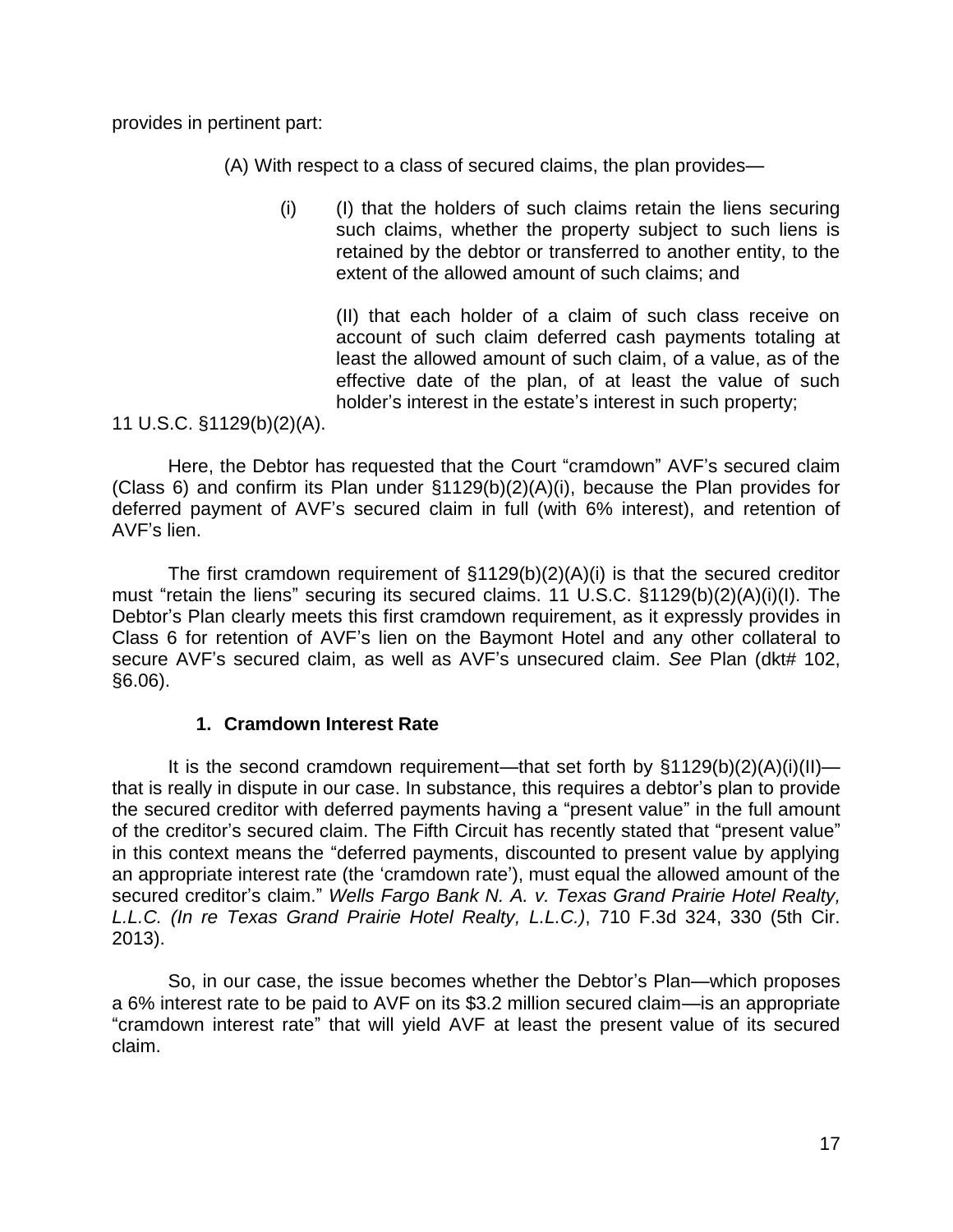Notably, the Fifth Circuit has afforded bankruptcy courts discretion in determining a cramdown interest rate, and will not overturn such determination unless there is "clear error". *See Texas Grand*, 710 F.3d at 331 ("We will not tie bankruptcy courts to a specific methodology as they assess the appropriate Chapter 11 cramdown rate of interest; rather, we continue to review a bankruptcy court's entire cramdown-rate analysis only for clear error"); *T-H New Orleans*, 116 F.3d at 800 ("We will not tie the hands of the lower courts as they make the factual determination involved in establishing an appropriate interest rate; they have the job of weighing the witness' testimony, demeanor and credibility. Thus, absent clear error, we will not disturb the bankruptcy court's determination").

### **2.** *Till* **Formula Approach to Cramdown Interest Rate**

For most courts, a cramdown interest rate methodology begins with review of the Supreme Court's plurality decision in *Till v. SCS Credit Corp.*, 541 U.S. 465 (2004). In *Till*, the Supreme Court plurality adopted a "formula approach" (sometimes called the "prime-plus approach") to determine cramdown interest rates in a chapter 13 case. In short, the *Till* approach consists of starting with the national prime rate of interest and adjusting the prime rate upward for risk. 541 U.S. at 479–80. Following *Till*, bankruptcy courts struggled with whether to apply the *Till* approach in a Chapter 11 case, largely because of the now infamous footnote 14 in *Till*. Footnote 14 seemed to suggest that although in Chapter 13 (consumer) cases there is no efficient market of cramdown lenders, the same may not be true in Chapter 11 (business) cases, and thus "it may make sense to ask what rate an efficient market would produce" in determining a cramdown interest rate in Chapter 11 cases. *Till*, 410 U.S. at 477, fn. 14.<sup>10</sup>

In some respects, the Fifth Circuit clarified the muddy waters of *Till's* application to Chapter 11 cases in its 2013 decision in *Texas Grand.* First, the Fifth Circuit recognized that the *Till* "formula approach" to cramdown interest rates is not controlling precedent in a Chapter 11 case. Instead, many courts have followed the *Till* formula approach because they were persuaded by the *Till* plurality's reasoning, not because they considered it binding. *Texas Grand*, 710 F.3d at 331. Second, the Fifth Circuit noted that the *Till* formula approach has now become the "default rule" in Chapter 11 bankruptcies. 710 F.3d at 336. Third, the Fifth Circuit recognized that the "vast majority" of bankruptcy courts follow *Till* in determining a cramdown interest rate in Chapter 11. 710 F.3d at 333.

Perhaps this should come as no surprise. The Fifth Circuit addressed the issue of cramdown interest rates in Chapter 11 several years before the Supreme Court decision in *Till* and its recent decision in *Texas Grand*. In *T-H New Orleans*, the Fifth Circuit noted that the main objective of the bankruptcy court in determining the appropriate interest rate in a Chapter 11 cramdown is to arrive at a rate that reflects the present value of the claim and "accounts for the specific level of risk". 116 F.3d at 800–

 $\overline{a}$ 

<sup>&</sup>lt;sup>10</sup> In *Texas Grand*, the Fifth Circuit recognized that footnote 14 in *Till* has been criticized as it rests on the untenable presumption that the voluntary market for a forced cramdown loan is less illusory in a Chapter 11 case than a Chapter 13 case. 710 F.3d at 336–37.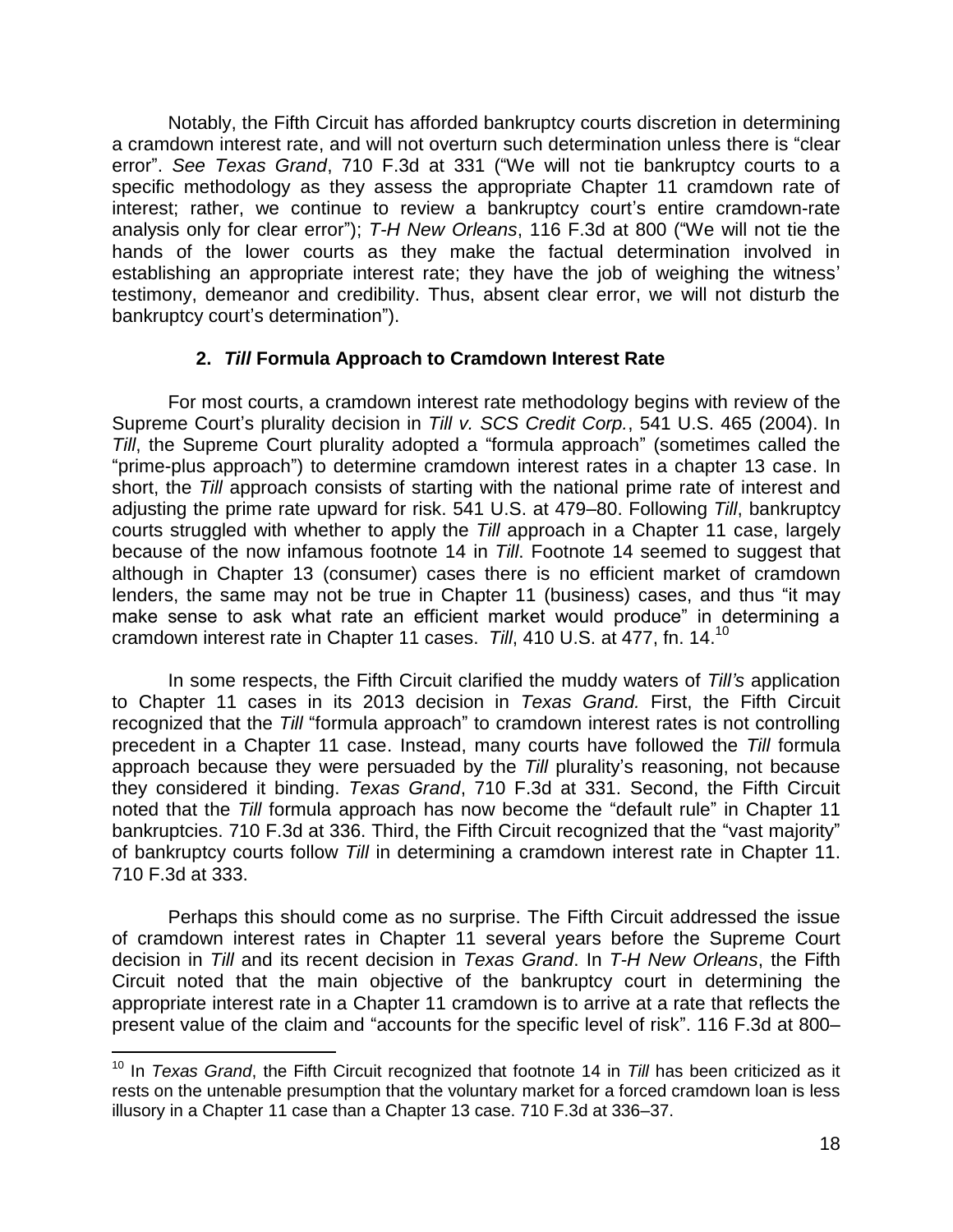01. Similarly, in *In re Briscoe Enterprises Ltd., II*, 994 F.2d 1160, 1169 (5th Cir. 1993), the Fifth Circuit noted that a Chapter 11 cramdown interest rate should factor in the "appropriate risk"*.* In many ways, the *Till* formula approach is consistent with these prior Fifth Circuit decisions—as the *Till* approach starts with the national prime rate and then adds a supplemental "risk adjustment". *Till,* 541 U.S. at 541; *Texas Grand*, 710 F.3d at 332.

But every rose has its thorn. This Court is mindful that the Fifth Circuit concluded its *Texas Grand* opinion with a statement that the Circuit was not suggesting that the *Till*  formula approach is the "only—or even optimal" method for calculating a Chapter 11 cramdown interest rate. 710 F.3d at 337. And the parties in *Texas Grand* stipulated to the use of the *Till* formula approach—a stipulation that does not (apparently) exist in our case. 710 F.3d at 331.

Nevertheless, this Court is persuaded by *Till* and will use the *Till* formula approach as the path to evaluate the Debtor's proposed cramdown Chapter 11 interest rate in our case. The Court has chosen this path because the Fifth Circuit has consistently afforded bankruptcy courts discretion in determining a specific cramdown interest methodology, the Fifth Circuit has recently acknowledged in *Texas Grand* that the *Till* formula approach has become the "default rule" followed by a "vast majority" of courts in Chapter 11 cases, the Fifth Circuit reviewed the *Till* approach under a "clear error" standard in *Texas Grand*, and the *Till* formula approach appears consistent with prior Fifth Circuit precedent setting Chapter 11 cramdown rates based on risk.

## **3. Efficient Market**

Some courts have held that a prerequisite to applying the *Till* formula approach in Chapter 11 is a finding that no "efficient market" exists for the cramdown loan, based on footnote 14 in *Till*. *See e.g., In re Brice Rd. Developments, LLC*, 392 B.R. 274, 280 (B.A.P. 6th Cir. 2008) (stating that in a chapter 11 case where an "efficient market" exists, the market interest rate should be applied; but where no "efficient market" exists, the formula approach to interest rates endorsed by the Supreme Court in *Till* should be applied).

The Fifth Circuit has recently recognized that, even assuming footnote 14 of *Till* has some persuasive value, most courts have held that an "efficient market" for financing exists in Chapter 11 only if the market offers a loan with a "term, size, and collateral comparable to the forced loan contemplated under the cramdown plan." *Texas Grand*, 710 F.3d at 337 (citing *In re 20 Bayard Views, LLC,* 445 B.R. 83, 110–11 (Bankr. E.D.N.Y. 2011); *In re SW Boston Hotel Venture,* 460 B.R. 38, 55 (Bankr. D. Mass. 2011) *vacated on other grounds,* 2012 WL 4513869 (B.A.P. 1st Cir. Oct. 1, 2012)). In that same vein, the Fifth Circuit also recognized that many courts (including the Sixth Circuit) have rejected the argument that the existence of "tiered financing" (such as a combination of senior debt, mezzanine debt, and equity financing) establishes that an "efficient market" exists. *Texas Grand*, 710 F.3d at 337 (citing *In re American HomePatient, Inc.*, 420 F.3d 559, 568–69 (6th Cir. 2005); *20 Bayard Views*, 445 B.R. at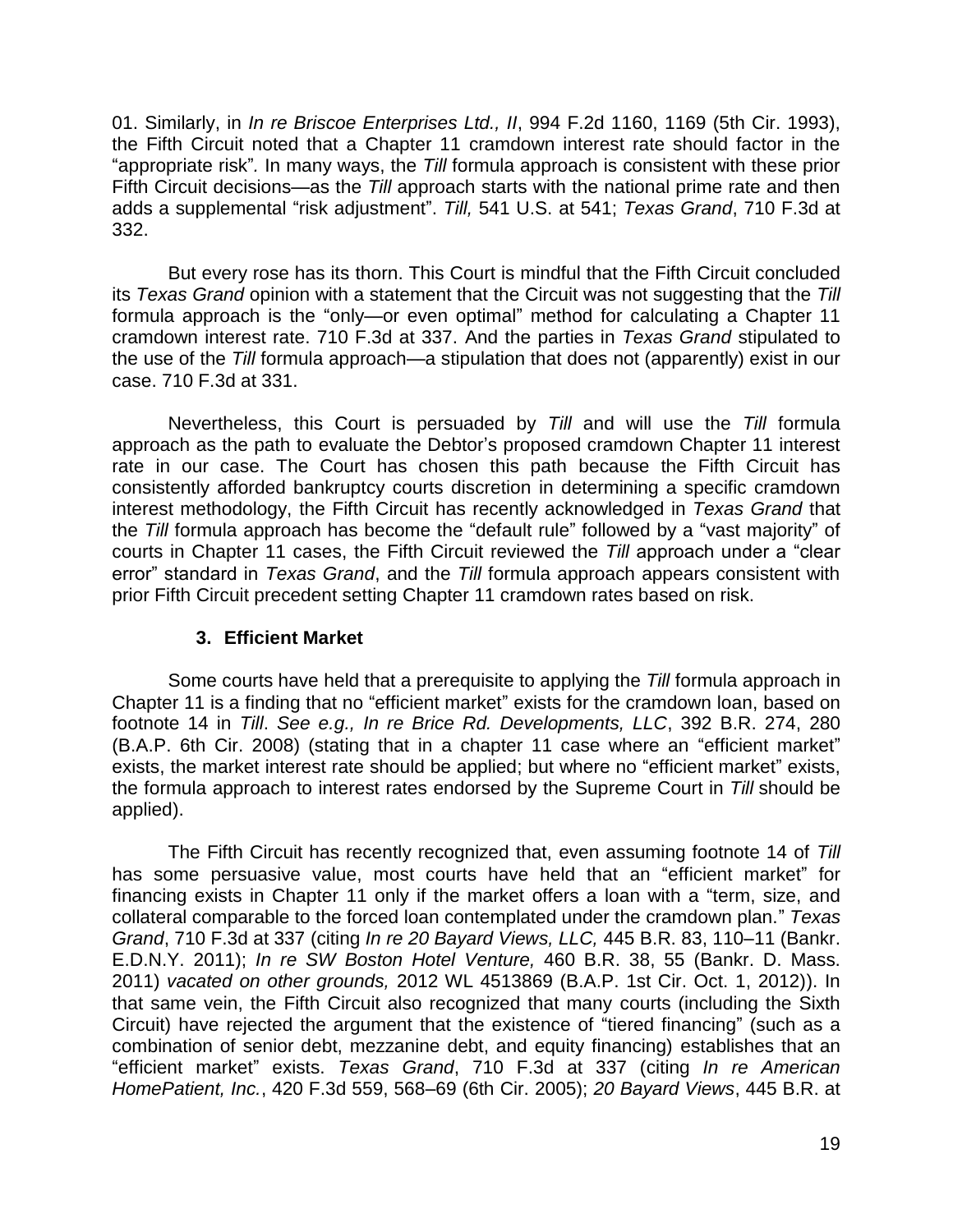110–11; *SW Boston Hotel Venture*, 460 B.R. at 55–58; Gary W. Marsh & Matthew M. Weiss, *Chapter 11 Interest Rates After Till*, 84 AM. BANKR. L.J. 209, 221 (2010)). It is fair to say the courts "almost invariably conclude" that efficient markets are absent in a Chapter 11 case. *See Texas Grand*, 710 F.3d at 333 (supporting citations omitted).

Assuming, for the moment, that the lack of an "efficient market" is a predicate to applying the *Till* formula approach—the Court has little trouble concluding that no "efficient market" exists in this Debtor's case. The evidence presented by Mr. Weir, Mr. Hinton (AVF's appraiser) and Mr. Allen (AVF's representative) demonstrated that there are no loans in the current market for a loan-to-value ratio of 100% (1/1 loan), which is what the Debtor's Plan effectively proposes with respect to AVF's secured claim. According to Mr. Allen (AVF's representative), to obtain a loan contemplated by the Debtor's Plan in the market would require a combination of "tiered financing" with "mezzanine debt"<sup>11</sup> and likely some equity participation. This is exactly the kind of tiered financing that have led other courts to conclude that no "efficient market" exists for the cramdown loan. *See e.g., Texas Grand,* 710 F.3d at 337 (citing *American HomePatient*, 420 F.3d at 568–69 (holding that tiered financing—such as a combination of senior debt, mezzanine debt, and equity—demonstrates that no efficient market exists)).

### **4. Application of** *Till* **Formula Approach**

 $\overline{a}$ 

The starting point for the *Till* formula approach is the national prime rate of interest. *See Texas Grand*, 710 F.3d at 332 (where the Fifth Circuit stated "under the *Till* plurality's formula method, a bankruptcy court should begin its cramdown rate analysis with the national prime rate—the rate charged by banks to creditworthy commercial borrowers—and then add a supplemental risk adjustment"). As of the date of the Confirmation Hearing in our case, the evidence demonstrated that the national prime rate was 3.25%, and that rate had not changed in several years (Debtor Ex. 32). Thus, the Court will start with the prime interest rate of 3.25%, and adjust the prime rate upward for risk in this particular case.

According to the Supreme Court in *Till*, the appropriate size of the risk adjustment to the prime rate depends on such factors as (1) the circumstances of the bankruptcy estate; (2) the nature of the security; and (3) the duration and feasibility of the reorganization plan. *Till*, 541 U.S. at 479; *Texas Grand,* 710 F.3d at 332. In applying these factors, courts have generally approved upward "adjustments of 1% to 3%" to the prime rate. *See Texas Grand*, 710 F.3d at 332 (citing *Till*, 541 U.S. at 480); 710 F.3d at 333, 336 (collecting cases). Courts following the *Till a*pproach assess the risk of the debtor's default on the restructured obligations based on evaluating factors that include: (1) the quality of debtor's management; (2) the commitment of the debtor's owners; (3) the health and future prospects of the debtor's business; (4) the quality of the lender's

<sup>&</sup>lt;sup>11</sup> "Mezzanine debt" is a form of subordinated debt, lying in priority somewhere between senior debt and equity. Unlike a mortgage loan (which is secured against the borrower's real estate and hard assets), mezzanine debt is typically secured by a borrower's equity in a real estate project, after accounting for existing prior indebtedness, or the borrower's stock itself. Jonathan Friedland, *Mezzanine Loans*, STRAT. ALT. DIS. BUS. §13:6.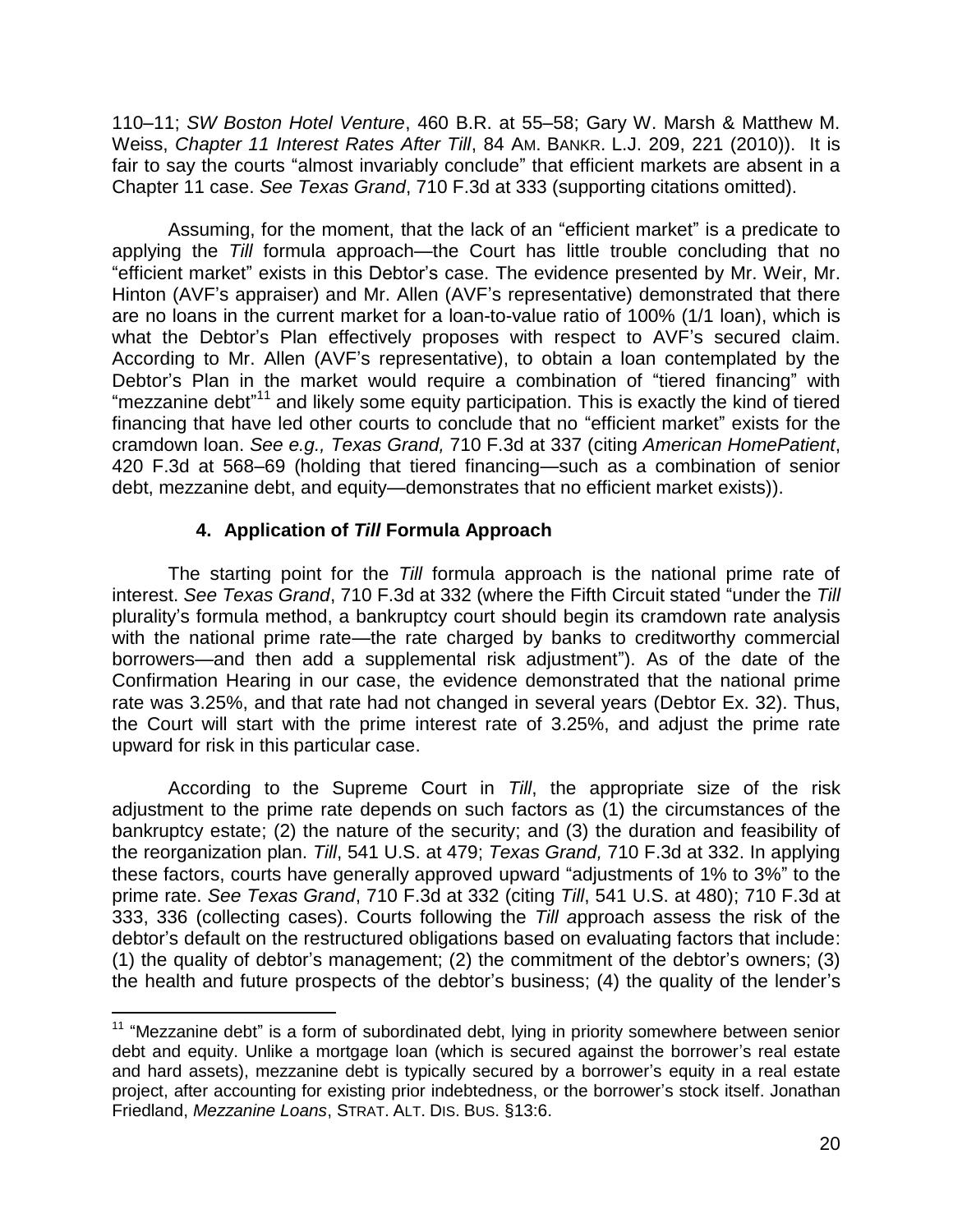collateral; and (5) the feasibility and duration of the plan. *Texas Grand,* 710 F.3d at 334 (collecting cases).

The recent *Texas Grand* decision by the Fifth Circuit is quite illustrative of the application of the *Till* formula approach. In *Texas Grand*, the debtor was a hotel owner and operator, just as the Debtor is in this case. The debtor's plan proposed to pay its secured lender (Wells Fargo) over ten years with interest at 5%, which was 1.75% above the national prime rate of 3.25%. 710 F.3d at 327. The debtor's interest rate expert testified that a 5% interest rate was warranted based on various risk factors using the *Till* approach. The lender's expert testified that the interest rate should be 8.8%, using a market-based approach by taking a weighted average of interest rates the market would charge for a tiered financing package comprised of senior debt, mezzanine debt, and equity. 710 F.3d at 334–35. The Fifth Circuit affirmed the 5% cramdown interest rate to the lender, and held the bankruptcy court's application of the *Till* formula approach in approving a 5% cramdown interest rate under §1129(b) was not clearly erroneous. *Texas Grand*, 710 F.3d at 337.

In *Texas Grand*, the hotels were well-maintained, excellently managed, the debtor's owners were committed to the business, the debtor's revenues exceeded projections in the months before the confirmation hearing, the value of the hotels were stable or appreciating, and the debtor's plan was "tight but feasible". 710 F.3d at 334– 35. Much of the same type of evidence is present in the Debtor's case—the Baymont Hotel is well managed, the Debtor's owners are committed to the business, the Debtor's recent revenues have exceeded projections, the Baymont Hotel is appreciating in value, and although the Debtor's Plan is tight, it is feasible.

The Court is not suggesting that the facts in our case are identical to those in *Texas Grand*. The Baymont Hotel is in average condition (and needs one more elevator upgrade, roof work, and some refurbishment), but the Debtor demonstrated that it will have the cash funds to make such upgrades and improvements during the life of the Plan—including from an equity infusion. AVF (the lender) is undersecured in our case; the lender in *Texas Grand* appears to have been fully secured. But given the structure of the Debtor's Plan, AVF actually benefits from having an unsecured claim—as AVF will receive a greater and faster paydown on its unsecured claim than its secured claim, while still retaining its lien. And of significance, the Debtor is proposing a higher cramdown interest rate in our case (6% interest) than the cramdown rate approved by the bankruptcy court and affirmed by the Fifth Circuit in *Texas Grand* (5% interest).

Here, the Court has considered and evaluated the circumstances of the Debtor's bankruptcy estate, the nature of AVF's collateral, the duration of the Debtor's Plan, and the feasibility of the Debtor's Plan—as required by the *Till* approach—which are more fully set forth in its Findings of Fact above. In short, the circumstances of the Debtor's bankruptcy estate have dramatically improved since its Chapter 11 filing, as the Debtor started with a negative cash position that has now grown to over \$300,000 in cash on hand. The Debtor has positive cash flow even after making monthly adequate protection payments to AVF of \$23,750 per month since February and upgrading one elevator.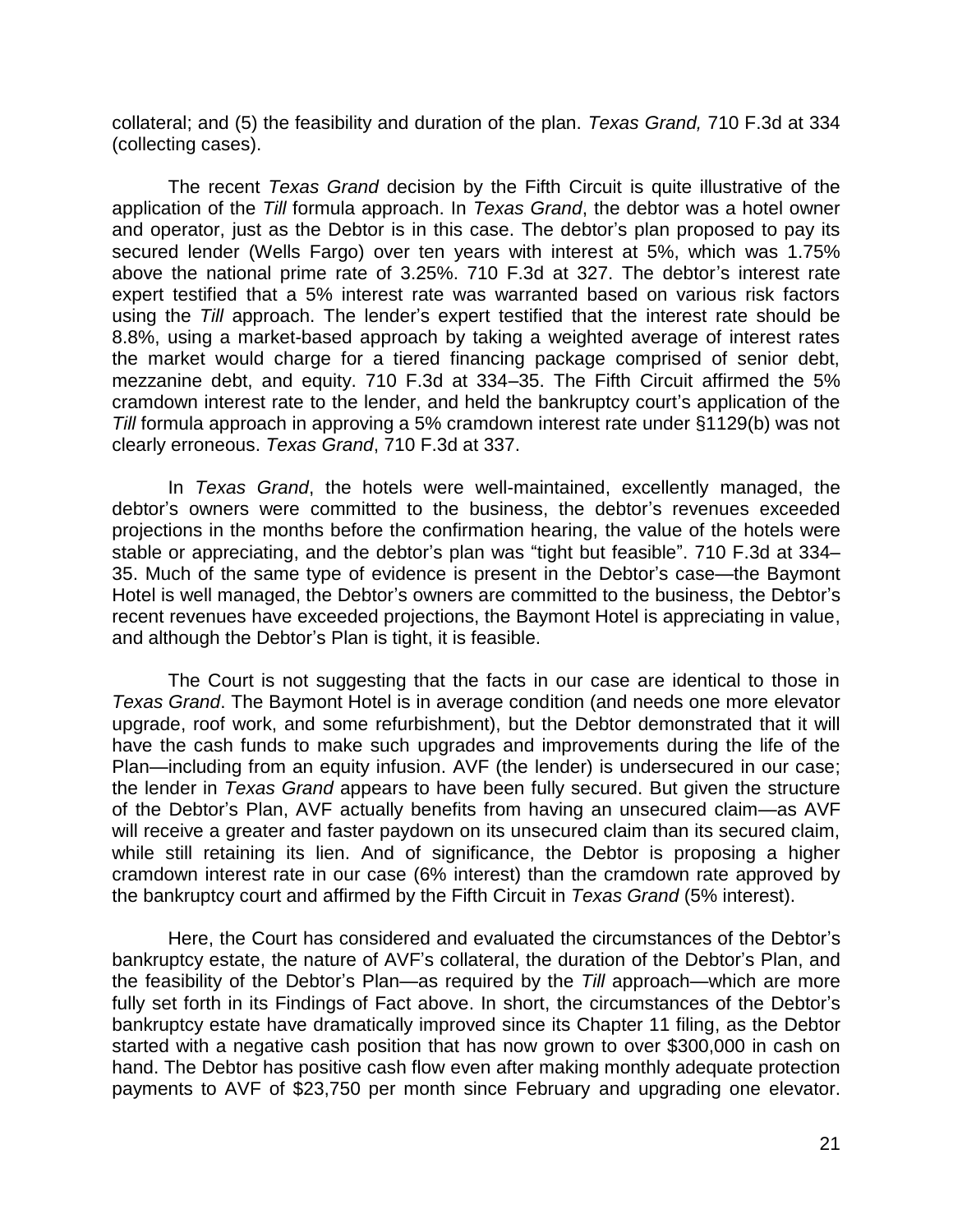During the bankruptcy case, the Debtor's estate has also funded an escrow account to pay for repairs (roof and another elevator upgrade) and 2013 property taxes. And upon confirmation of the Plan, the Debtor's members will make a significant cash equity infusion to the Debtor.

Meanwhile, the nature of AVF's collateral—the Baymont Hotel—is incomeproducing property that is appreciating in value for multiple reasons. In short, this is based on independent statistics, including the rising Austin hotel market and economy, the excellent location of the hotel, and its increasing revenues. The condition and value of AVF's collateral (the Baymont Hotel) will improve through the Plan, which includes an equity cash infusion for refurbishment and upgrade of the hotel. There are personal guarantees on the AVF debt and the Baymont Hotel is insured, providing additional safety for AVF.

Over the 5-year duration of the Debtor's Plan, the principal amount of AVF's secured and unsecured claims should be paid down by a total of almost \$1 million on a monthly basis, plus AVF will be paid interest monthly on all principal. The Debtor's Plan provides for fixed and regular monthly payments to AVF of principal plus 6% interest on its claims. The Debtor's Plan revenue projections are conservative and its projected expenses are realistic and reasonable, which further reduces the risk of default. As discussed more fully below, the Debtor's Plan is feasible, but tight (particularly with respect to the refinancing or repayment of the balloon payment due in 5 years). However, in *Texas Grand,* the Fifth Circuit affirmed confirmation of a feasible but tight plan at a 5% cramdown interest rate. Here the Debtor proposes to pay AVF an even higher interest rate (6%). The risk to AVF is also mitigated by the structure of the Debtor's Plan. If the Debtor defaults on payment of AVF's secured *or* unsecured claim, AVF can declare a default and after a short opportunity to cure, foreclose on its collateral (the Baymont Hotel) through non-judicial foreclosure—an expedient remedy.

The Court has also considered the quality of the Debtor's management, the commitment of the Debtor's owners, the health and future prospects of the Debtor's business, and the quality of AVF's collateral (the Baymont Hotel), as more fully set forth in its Findings of Fact above. In short, Ms. Rhee (the manager of the Baymont Hotel), appeared very credible and persuasive to the Court. She is well qualified and able to run a relatively small, limited service hotel, such as the Baymont Hotel. Ms. Rhee prepared the Debtor's Plan projections, and has been within the budget she prepared during the course of the bankruptcy—where actual income exceeded her projected income and actual expenses were about the same as her projected expenses. Ms. Rhee has carefully evaluated and identified refurbishment and repair projects at the hotel, and has budgeted and planned to address and pay for such projects under the Plan.

The Debtor's owners (which include Ms. Rhee) are committed to the Baymont Hotel and the Plan. Their commitment is demonstrated by their infusion of an additional \$200,000 cash equity under the Plan, their initial outlay of about \$1.8 million cash equity to acquire the hotel, and their unqualified support for the Plan and hotel.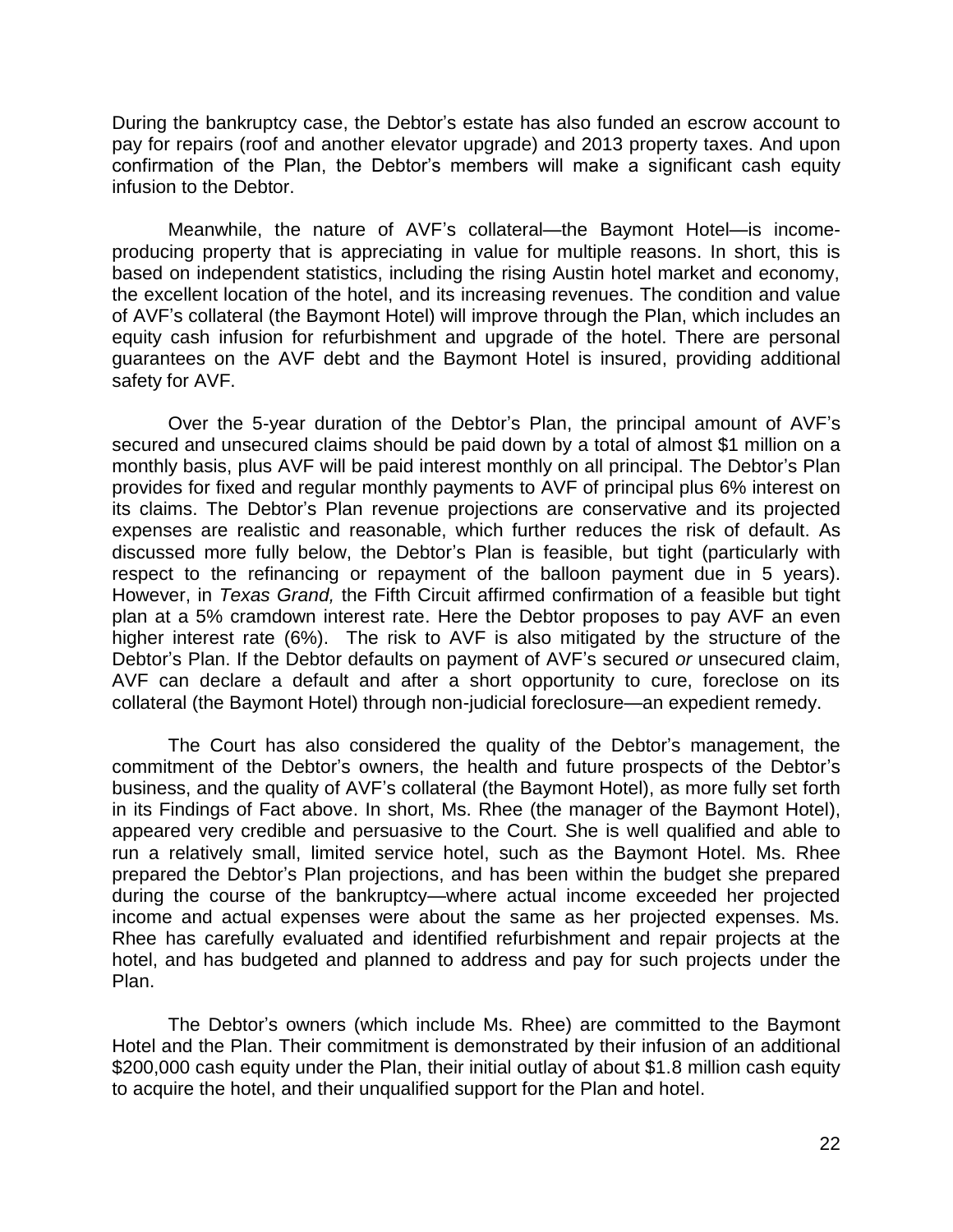The health and future prospects for the Baymont Hotel appear bright, based on credible testimony and independent statistics. The hotel is in a prime location, and has a diverse customer base with increasing room rates and revenues. The Baymont Hotel will be refurbished, which can only improve its future prospects. The hotel is in the midst of a "rising" hotel market in Austin, which will increase its value and improve its ability to obtain refinancing during the Plan term.

At the Confirmation Hearing, AVF argued that an appropriate cramdown interest rate would have to be in the "double digits" because with a loan to value ratio of 1/1, no one would lend to the Debtor without mezzanine debt and/or equity. AVF's argument flies in the face of the *Till* formula approach, which the Fifth Circuit recently pointed out in *Texas Grand*. The lender's interest rate expert in *Texas Grand* used a marketinfluenced, comparable loan approach with tiered financing to purportedly determine a cramdown interest rate under *Till*. *Texas Grand*, 710 F.3d at 334–35. The lender's approach was flatly rejected by the Fifth Circuit in *Texas Grand* and the Supreme Court plurality in *Till*. *See Texas Grand*, 710 F.3d at 336; *Till*, 541 U.S. at 477 (rejecting methodologies that require the bankruptcy courts to "consider evidence about the market for comparable loans", noting that such approaches "require an inquiry far removed from such court's usual task of evaluating debtors' financial circumstances and the feasibility of their debt adjustment plans"). AVF's reliance on comparable loans and tiered financing to determine a cramdown interest rate is not tenable.

At the Confirmation Hearing, AVF also argued the Debtor did not introduce specific evidence regarding the percentage increase associated with each relevant risk factor under the *Till* formula approach. AVF also seemed to imply that a true interest rate expert is required from a debtor to prove a cramdown rate. Although a true interest rate expert would be beneficial and welcomed by this Court, it does not believe such an interest rate expert (particularly in a smaller Chapter 11 case like this) is always necessary for a Debtor to establish a cramdown interest rate. Indeed, one of the Supreme Court's reasons for choosing the formula approach in *Till* was that the "formula approach entails a straightforward, familiar, and objective inquiry, and minimizes the need for potentially costly additional evidentiary proceedings." *Till*, 541 U.S. at 479. In addition, the Debtor did present evidence of the relevant risk factors, even if the Debtor did not attach a specific percentage of interest rate increase to each risk factor.<sup>12</sup> To require specific evidence tied to a percentage rate increase associated with every risk factor would complicate the *Till* formula by requiring non-experts to provide testimony on specific interest rate increases if the Debtor could not afford a true interest rate expert. This additional cost could be especially burdensome and unnecessary in smaller Chapter 11 cases like this one.

 $\overline{a}$ 

<sup>&</sup>lt;sup>12</sup> According to the Fifth Circuit in *Texas Grand*, courts typically select a cramdown rate based on a "holistic" assessment of the risk of the debtor's default while evaluating several factors. 710 F.3d at 333. The word "holistic" means an analysis of the whole, rather an analysis of its parts which would seem to refute the notion that each risk factor must be assigned a specific percentage of increase to the prime rate. MERRIAM-WEBSTER'S COLLEGIATE DICTIONARY 593 (11th ed. 2003).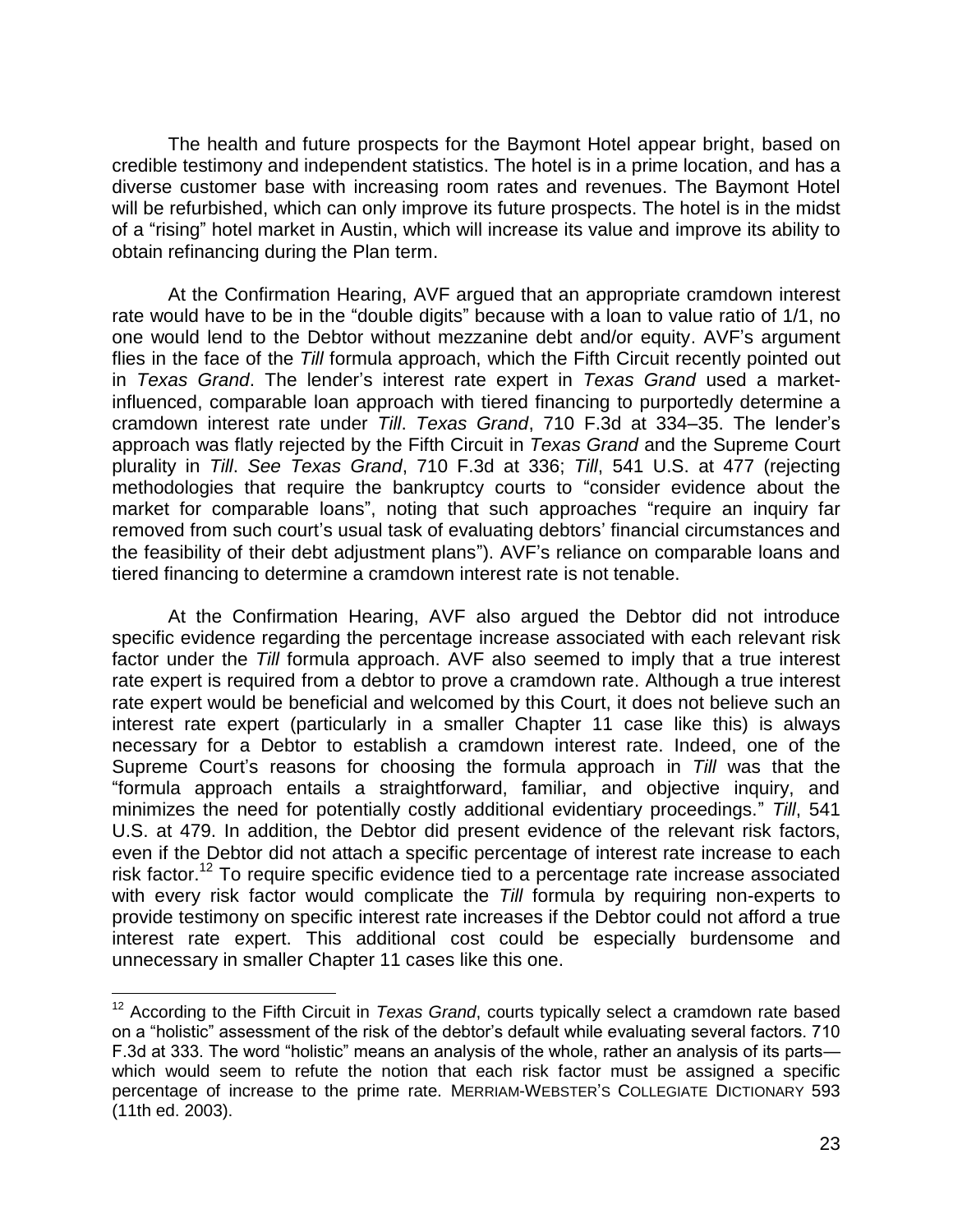## **5. Conclusion—Cramdown of Secured Claim**

In summary, for the Court to find that the Debtor's proposed 6% cramdown interest rate for AVF's secured claim under Class 6 is sufficient to provide AVF with the "present value" of its claim under the *Till* approach, the Court would have to assess a risk adjustment of no more than 2.75% above the prime rate of 3.25%. Based on the risk factors discussed above, the Court believes that the risk adjustment to the 3.25% prime rate need not exceed 2.75%, and could have been a slightly lower risk adjustment under the facts and circumstances of this particular case. The Court also notes that a risk adjustment of 2.75% added to the prime rate is on the higher side of the 1% to 3% general range above the prime rate that courts have often approved as a cramdown rate in other cases. *See Texas Grand*, 710 F.3d at 335–36 (collecting cases).

For the reasons set forth in this Opinion, the Court concludes that the Debtor's proposed 6% cramdown interest rate on AVF's secured claim in the Plan provides AVF with at least the "present value" of its secured claim. Under the facts and circumstances of this particular case, the 6% interest rate proposed by the Plan for AVF's secured claim in Class 6 is slightly more than sufficient to support cramdown of AVF's secured claim. Therefore, the Debtor's Plan interest rate of 6% satisfies the second requirement for a secured creditor cramdown set forth by §1129(b)(2)(A)(i)(II), and the Plan may be confirmed over the rejecting Class 6 creditor AVF.

### **F. Cramdown of Unsecured Claims—§1129(b)(2)(B)**

AVF also voted to reject the Debtor's Plan as an unsecured creditor. As set forth above, the Court has determined that AVF has an unsecured claim of about \$520,355 that is treated under Class 12 of the Plan. AVF's rejection of the Plan caused the unsecured creditor Class 12 to reject the Plan, given the amount of AVF's unsecured claim.

To cramdown a rejecting (or dissenting) unsecured creditor class, the Bankruptcy Code requires that the plan of reorganization be "fair and equitable" to the unsecured creditor class. 11 U.S.C. §1129(b)(2). Specifically, with respect to classes of unsecured claims (like AVF's unsecured claim in Class 12), §1129(b)(2)(B) of the Bankruptcy Code provides in pertinent part:

With respect to a class of unsecured claims—

(i) the plan provides that each holder of a claim of such class receive or retain on account of such claim property of a value, as of the effective date of the plan, equal to the allowed amount of such claim; or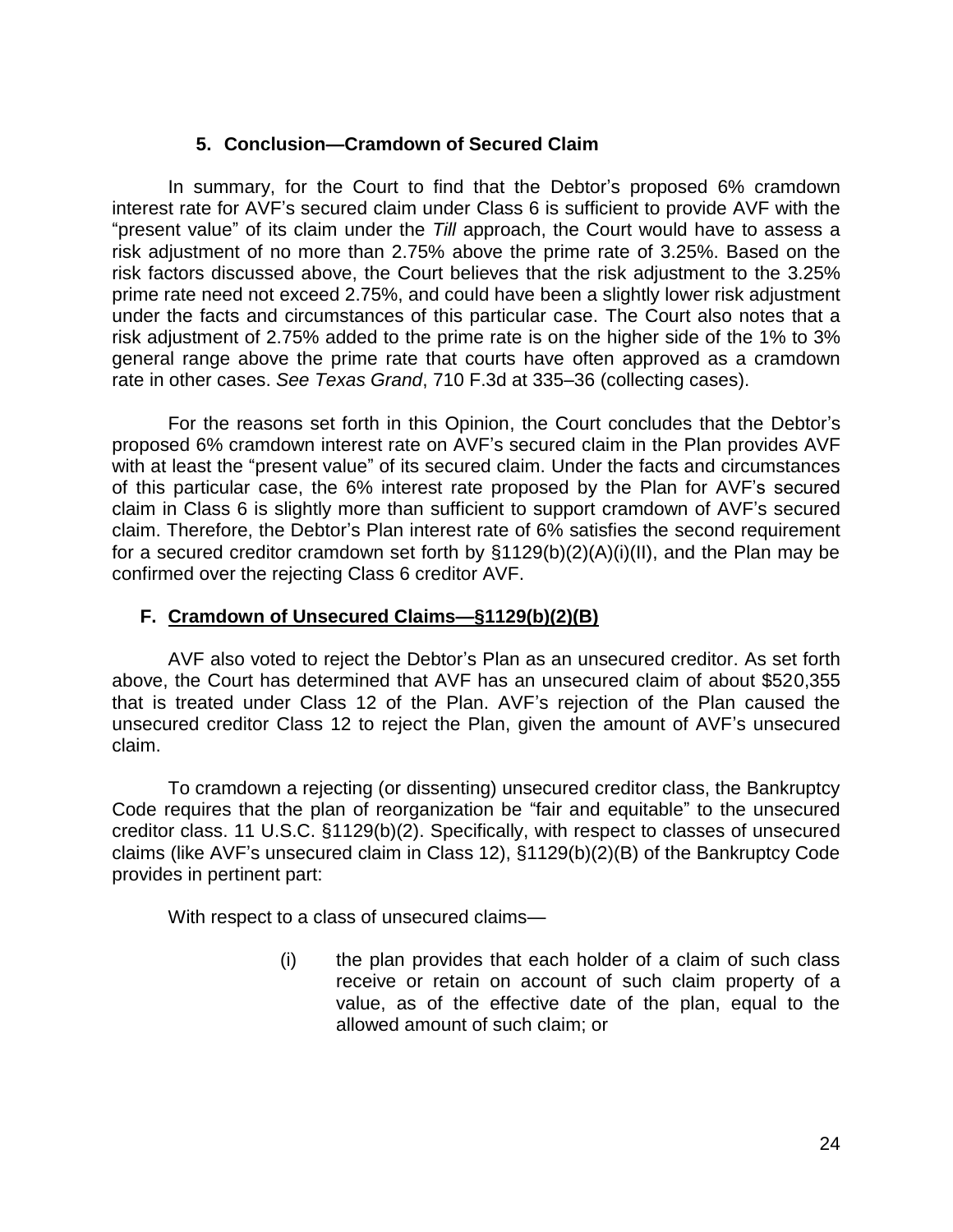(ii) the holder of any claim or interest that is junior to the claims of such class will not receive or retain under the plan on account of such junior claim or interest any property…

11 U.S.C. §1129(b)(2)(B).

Here, the Debtor has requested that the Court "cramdown" the unsecured class (Class 12) and confirm its Plan under §1129(b)(2)(B)(i) because the Plan provides for deferred payment of AVF's unsecured claim in full, with 6% interest. Specifically, the Debtor's Plan proposes to pay AVF's unsecured claim with 6% interest, in 60 equal monthly installments sufficient to pay off the entire unsecured claim with interest in full in 5 years. *See* Plan (dkt# 102, §6.12). Notably, AVF will retain its lien on the Baymont Hotel and any other collateral to secure payment of both its secured claim and unsecured claim under the Plan. *See* Plan (dkt# 102, §6.06).

### **1. Cramdown Interest Rate—***Till* **Formula Approach**

Section 1129(b)(2)(B)(i) requires a debtor to provide "present value" of deferred payments to unsecured claims it seeks to cramdown. Courts have also applied the *Till* formula approach to determine the "cramdown interest rate" for unsecured claims. *See e.g.*, *In re Texas Star Refreshments, LLC*, 2013 WL 1197672 (Bankr. N.D. Tex. Mar. 22, 2013); *In re Renegade Holdings, Inc.*, 429 B.R. 502, 523–25 (Bankr. M.D.N.C. 2010). This makes sense because the statutory language in §1129(b)(2)(B)(i) of the Bankruptcy Code (governing cramdown of unsecured claims) is virtually identical in material respects to that of §1129(b)(2)(A)(i)(II) (governing cramdown of secured claims)

### **2. Application of** *Till* **Formula Approach**

Here, the Debtor's Plan proposes the same interest rate—6%—on both AVF's unsecured claim (Class 12) as AVF's secured claim (Class 6). While providing an unsecured creditor with the same risk adjustment as a secured creditor under the *Till* approach may, on its face, appear to ignore that unsecured debt may be inherently riskier than secured debt, this is not necessarily the situation based on the facts in this Debtor's case.

Indeed, at least one court has approved a cramdown interest rate for an unsecured claim at *less than* the interest rate for a secured claim. *See Texas Star*, 2013 WL 1197672, at \*15–16. In *Texas Star,* the debtor's plan proposed paying its major secured creditor in full over seven years at 5.25% interest. *Texas Star*, 2013 WL 1197672, at \*1. On the other hand, the debtor's plan proposed to pay its largest unsecured creditor over seven years at 5% interest, with a balloon payment at the end of the seventh year. *Texas Star*, 2013 WL 1197672, at \*1. Although the parties did not present any direct evidence regarding the appropriate interest rate for the unsecured creditors, the court found that 5% interest for unsecured creditors was appropriate under a *Till* approach, even though it was less than the interest rate given to the debtor's largest secured creditor. *Texas Star,* 2013 WL 1197672 at \*15. The *Texas Star*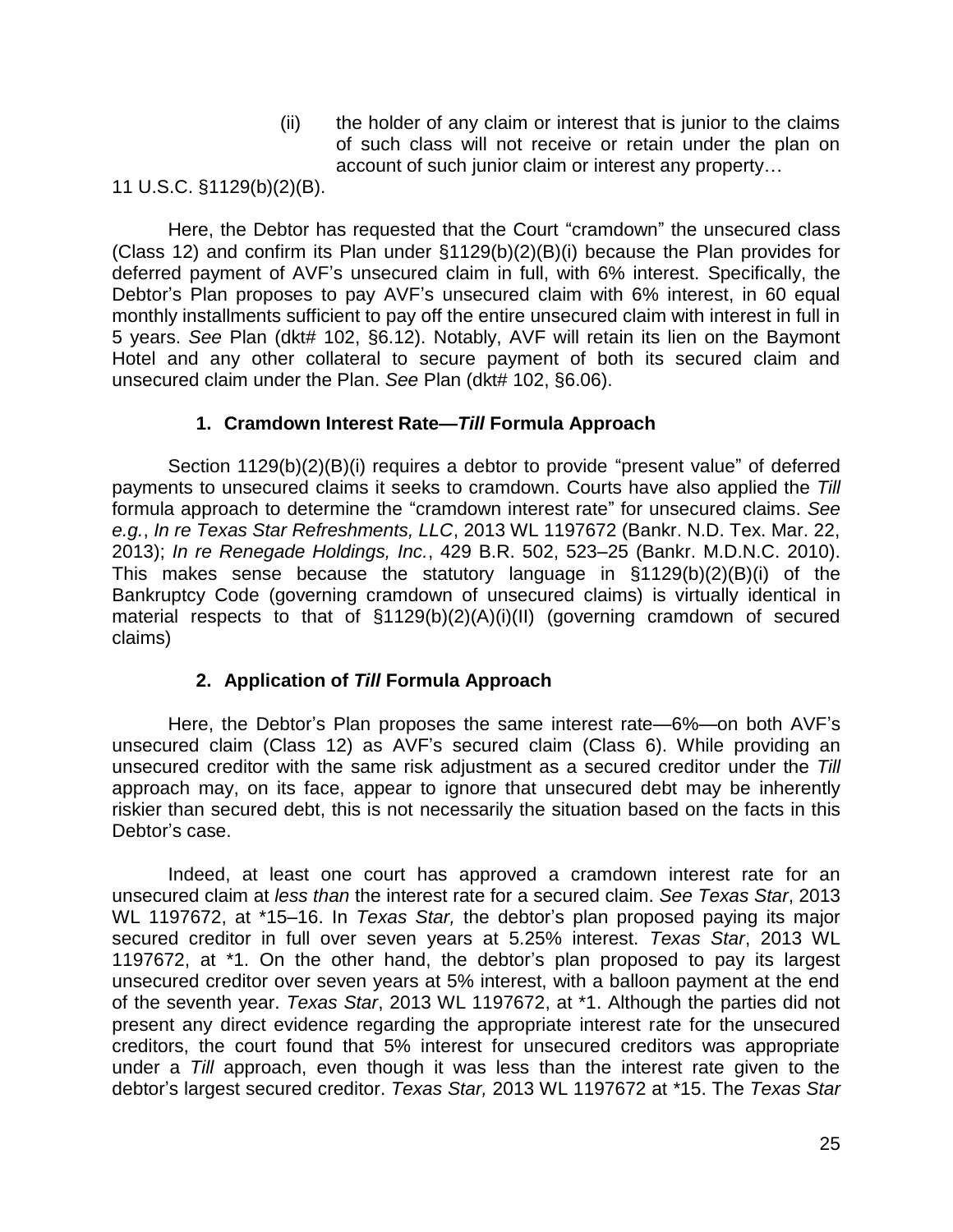court reached this conclusion, in part, by focusing on the relative risks of plan confirmation compared with liquidation. As the court stated, "[a]n unsecured creditor's prospects of repayment may indeed be enhanced if the debtor survives and the only real alternative is liquidation". *Texas Star*, 2013 WL 1197672 at \*15. The same could be said in the Debtor's case because AVF will receive more on its unsecured claim through confirmation of the Debtor's Plan—100% payment of about \$520,355 over 5 years in equal monthly payments with interest—than it would through liquidation. In a liquidation scenario, AVF would foreclose on the Baymont Hotel and likely receive no more than about \$3.2 million (according to AVF's own appraised value of the Baymont Hotel) and little or nothing on its \$520,355 unsecured claim from the Debtor.

In *Renegade Holdings*, the court approved a 4.25% cramdown interest rate for unsecured creditors where the unsecured creditors would receive no payment until 3 years after plan confirmation and a sizable portion of the payment was deferred until the final and seventh year of the plan. 429 B.R. at 524. In stark contrast, the Debtor here is proposing to pay AVF's unsecured claim in equal monthly installments of principal and interest at 6% starting immediately. The *Renegade Holdings* court recognized that "several of the risk factors articulated in the *Till* opinion are equally relevant in a case involving unsecured claims", but other factors, such as "the nature of security, rate of collateral depreciation and liquidity of the collateral market do not impact an unsecured creditor's risks and are not relevant." 429 B.R. at 527. The remaining factors significantly overlap with the factors used to determine whether a plan is feasible. Applying these factors, the *Renegade Holdings* court found the debtors' projections were reasonable and included modest revenue gains, the debtors projected substantial cash on hand to overcome any profit shortfall, and the debtors' management appeared capable of responding to future problems. Therefore, the *Renegade Holdings* court ultimately held the 4.25% cramdown interest rate for unsecured claims was appropriate under the *Till* formula approach. 429 B.R. at 528.

Returning now to the specifics of the Debtor's case and application of the *Till* formula approach, AVF's unsecured claim has less risk and more protection than most unsecured claims for several reasons. Significantly, the Debtor's Plan expressly provides that AVF's lien on the Baymont Hotel will continue to secure and protect its unsecured claim. *See* Plan (dkt# 102, §6.06). There is no attempt by the Debtor to "strip down" AVF's lien on the Baymont Hotel to secure just AVF's \$3.2 million secured claim. *See e.g.*, *In re Heritage Highgate, Inc.*, 679 F.3d 132, 143–45 (3d Cir. 2012) (permitting lien stripping on Chapter 11 debtor's real estate based on value of real estate at plan confirmation date, rendering lien creditor unsecured by the real estate after plan confirmation); *In re Bartee*, 212 F.3d 277, 291 fn. 21 (5th Cir. 2000) (recognizing the Supreme Court decision in *Dewsnup,* which restricted lien stripping, was expressly limited to Chapter 7 liquidation cases and is inapplicable to the reorganization bankruptcy chapters like Chapter 11).<sup>13</sup> There is no lien stripping under the Debtor's

 $\overline{a}$ 

<sup>&</sup>lt;sup>13</sup> See also 11 U.S.C. §1123(b)(5) (which permits a plan to "modify the rights of holders of secured claims"); 11 U.S.C. §1129(b)(2)(A)(i)(l) (generally permitting cramdown if lien is retained to extent of secured claim); 11 U.S.C. §506(d) (which provides to "the extent that a lien secures a claim against the debtor that is not an allowed secured claim, such lien is void").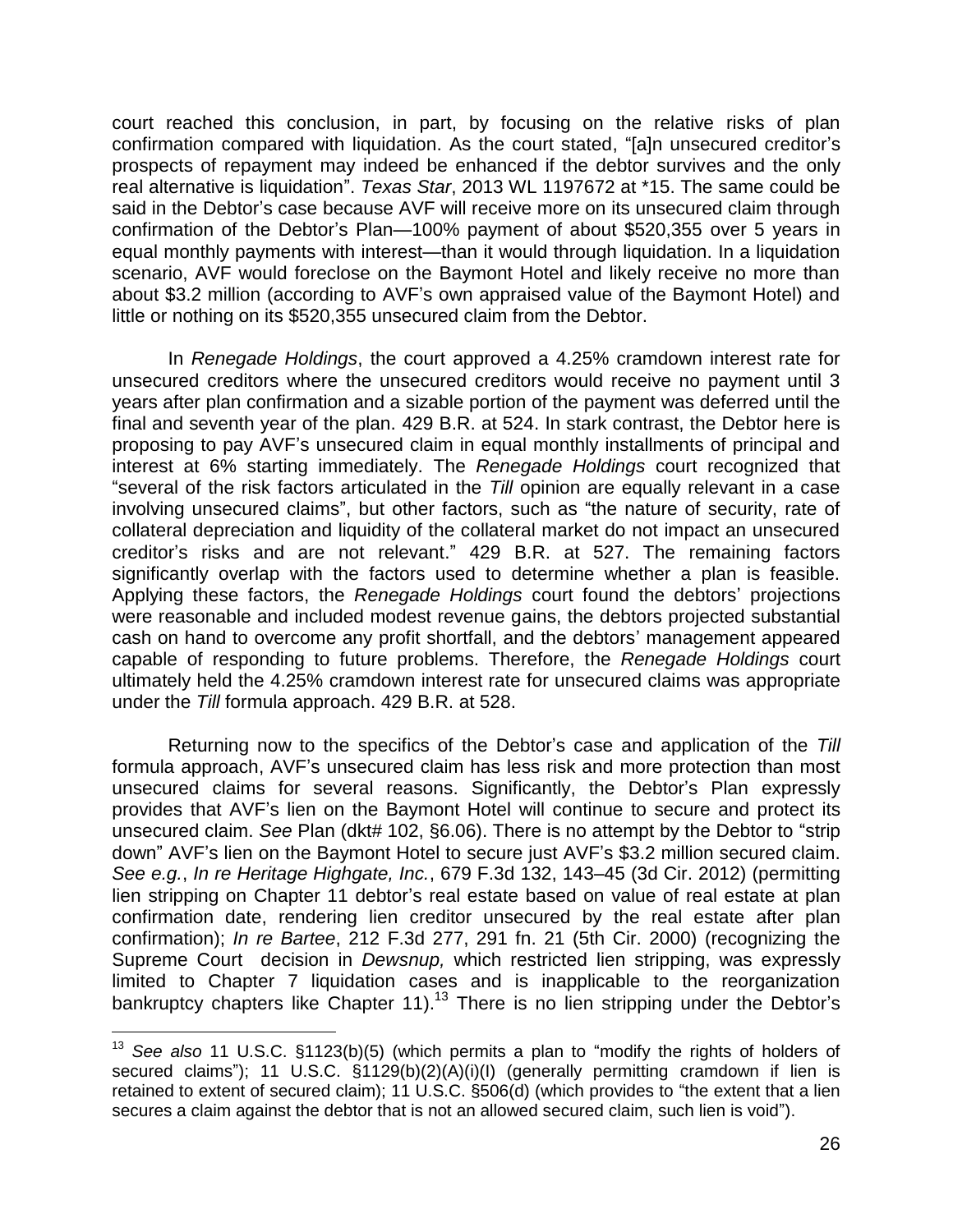Plan—instead the exact opposite is true. AVF's unsecured claim is expressly secured and protected by a lien on the Baymont Hotel under the Plan and AVF will benefit from the appreciation in value of the Baymont Hotel that will over time secure its unsecured claim.

Just as importantly, the Debtor's Plan provides that if the Debtor defaults in payment of either AVF's secured claim or unsecured claim, AVF will have the right to exercise its state law remedies, including foreclosure of its lien on the Baymont Hotel. *See* Plan (dkt# 102, §12.01, §6.06). It will be relatively simple for AVF to collect and enforce its lien rights in the event of default in payment of AVF's unsecured claim, as Texas is a non-judicial foreclosure state.

With respect to other *Till* risk adjustments, AVF's unsecured claim of about \$520,355 will be paid off at a faster rate than its \$3.2 million secured claim, which reduces risk. Under the Debtor's Plan, AVF's unsecured claim will be paid off in 60 equal monthly installments (5-year amortization) of principal and interest. AVF should receive about \$10,062 a month in payment of principal and interest on its \$520,355 unsecured claim. In contrast, AVF's secured claim of \$3.2 million will receive monthly payments based on a 25-year amortization (about \$20,617 a month), with a balloon at the end of 60 months for the unpaid balance. AVF actually benefits from having an unsecured claim under this particular Plan, because the total monthly payments that AVF should receive from the Debtor on its \$3.2 million secured claim and its \$520,355 unsecured claim should total about \$30,679 a month (about \$20,617 a month on AVF's secured claim and about \$10,062 a month on AVF's unsecured claim). On the other hand, if AVF had no unsecured claim and instead had only a \$3.8 million secured claim, AVF would receive only about \$24,582 a month from the Debtor due to the 25-year amortization of the secured claim. *See* Plan Projections (Debtor Ex. 4). Furthermore, the approximately \$30,679 total monthly payment AVF should receive under the Plan on its secured claim and unsecured claim, is more than the \$29,247 monthly payment under the Debtor's original promissory note to Wilshire State Bank which AVF acquired. *See* AVF Proof of Claim (AVF Ex. 4).

All of these risk adjustment factors (and those already set forth by the Court with respect to cramdown of AVF's secured claim) combined with the Baymont Hotel's appreciating value, increasing revenue stream, and substantial cash equity infusion, provide AVF's unsecured Class 12 claim with enough protection and no undue risk that would require cramdown interest in excess of 6%.

Finally, it must also be noted that the starting point for a *Till* analysis—the national prime rate of 3.25%—already has some risk built into it. *See e.g., Koopmans v. Farm Credit Services of Mid-Am., ACA*, 102 F.3d 874, 875 (7th Cir. 1996) (holding prime rate includes some compensation for the risk of non-repayment). Given this, some courts have started their upward risk adjustment not from the prime rate; but rather from the much lower and "risk-free" U.S. Treasury Bill rate. *See e.g.*, *In re SJT*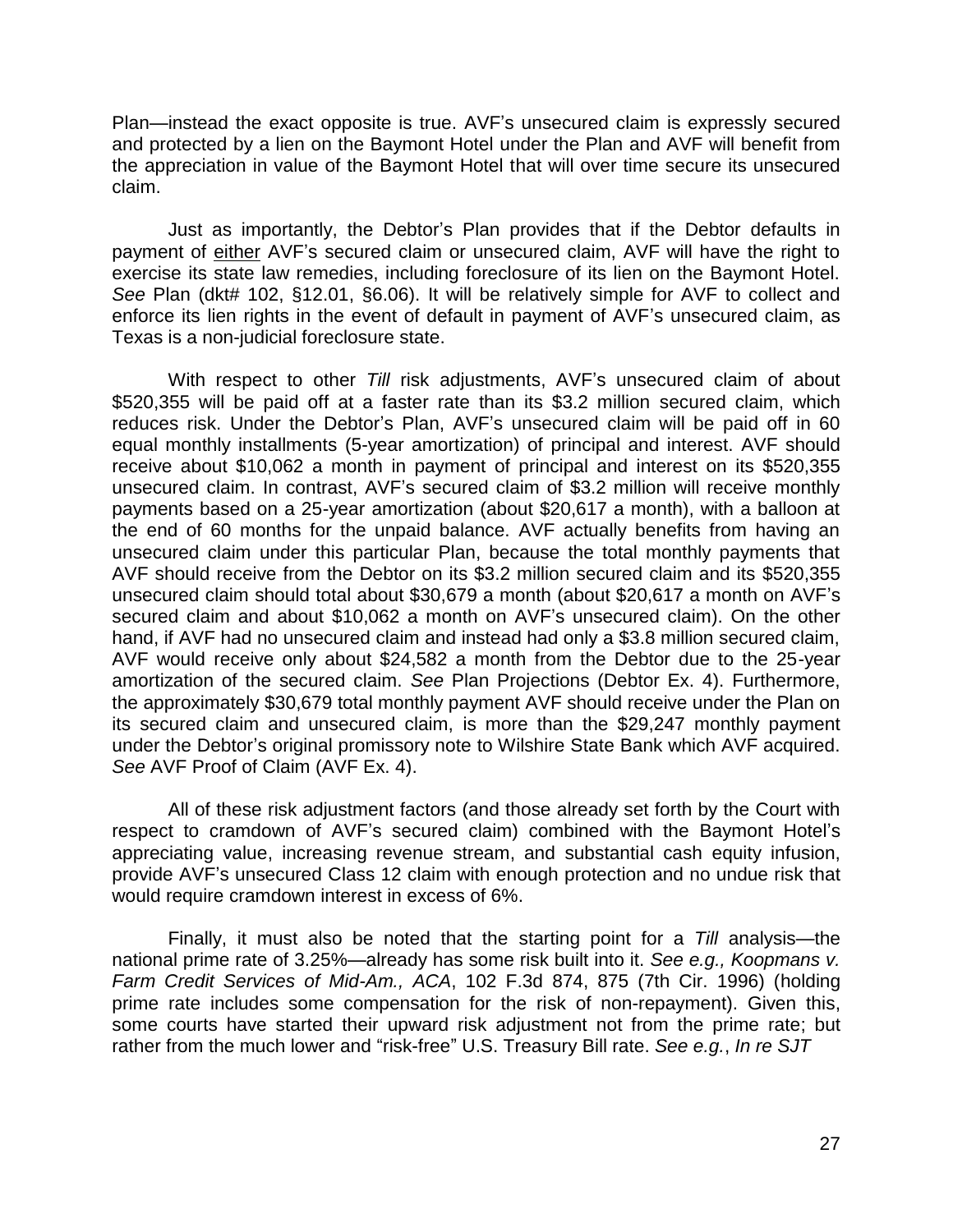*Ventures, LLC*, 441 B.R. 248, 255-56 (Bankr. N.D. Tex. 2010).<sup>14</sup> As of April 25, 2013, the 5-year U.S. Treasury Bill rate (a truly riskless rate) was 0.71%.<sup>15</sup> Although this Court will not go that far today by starting its upward risk adjustment from the Treasury Bill rate, it merely serves to demonstrate that AVF is receiving over a 5% upward risk adjustment above a truly riskless rate on its unsecured claim.

## **3. Conclusion—Cramdown of Unsecured Class**

In summary, for the Court to find that the Debtor's proposed 6% cramdown interest rate for AVF's unsecured claim under Class 12 is sufficient to provide AVF with the "present value" of its unsecured claim under the *Till* approach, the Court would have to add a risk adjustment of no more than 2.75% above the prime rate of 3.25%. Under the facts and circumstances of this particular case and based on the risk and factors discussed in this Opinion, the Court believes the risk adjustment to the 3.25% prime rate should be 2.75% for AVF's unsecured claim, yielding a 6% cramdown interest rate as proposed in the Debtor's Plan.

Accordingly, the Court concludes that the Debtor's proposed 6% cramdown interest rate on AVF's unsecured claim provides AVF with the "present value" of its unsecured claim in this particular and relatively unique case. Therefore, the Debtor's Plan satisfies the requirement for a cramdown of an unsecured creditor class set forth by §1129(b)(2)(B)(i), and the Plan may be confirmed over the rejecting Class 12 that includes AVF.<sup>16</sup>

# **G. Feasibility of Plan—§1129(a)(11)**

AVF has also objected to confirmation of the Debtor's Plan on the basis that it is not feasible. The feasibility requirement is codified in §1129(a)(11) of the Bankruptcy Code, which requires that "confirmation of the plan is not likely to be followed by the liquidation, or the need for further financial reorganization, of the debtor." 11 U.S.C. §1129(a)(11); *In re Save Our Springs (S.O.S.) Alliance Inc.*, 632 F.3d 168, 172 (5th Cir. 2011).

 $\overline{a}$  $14$  Indeed, in the words of the Fifth Circuit, the Treasury Bill rate "includes all necessary factors except the risk premium". *Briscoe Enterprises, Ltd.*, 994 F.2d at 1169.

Daily Treasury Yield Curve Rates, [http://www.treasury.gov/resource-center/data-chart](http://www.treasury.gov/resource-center/data-chart-center/interest-rates/Pages/TextView.aspx?data=yieldYear&year=2013)[center/interest-rates/Pages/TextView.aspx?data=yieldYear&year=2013.](http://www.treasury.gov/resource-center/data-chart-center/interest-rates/Pages/TextView.aspx?data=yieldYear&year=2013)

 $16$  To be clear, the Court is not finding that both a secured claim and an unsecured claim are entitled to the same cramdown interest rate. The Court did not require the Debtor to provide AVF's Class 6 secured claim with a 6% interest rate. Instead, the Court has concluded that the 6% interest rate proposed for secured claim of AVF in Class 6 was slightly *more* than sufficient under this particular case to support cramdown of AVF's secured claim; and that 6% was the appropriate cramdown rate on AVF's unsecured claim in Class 12.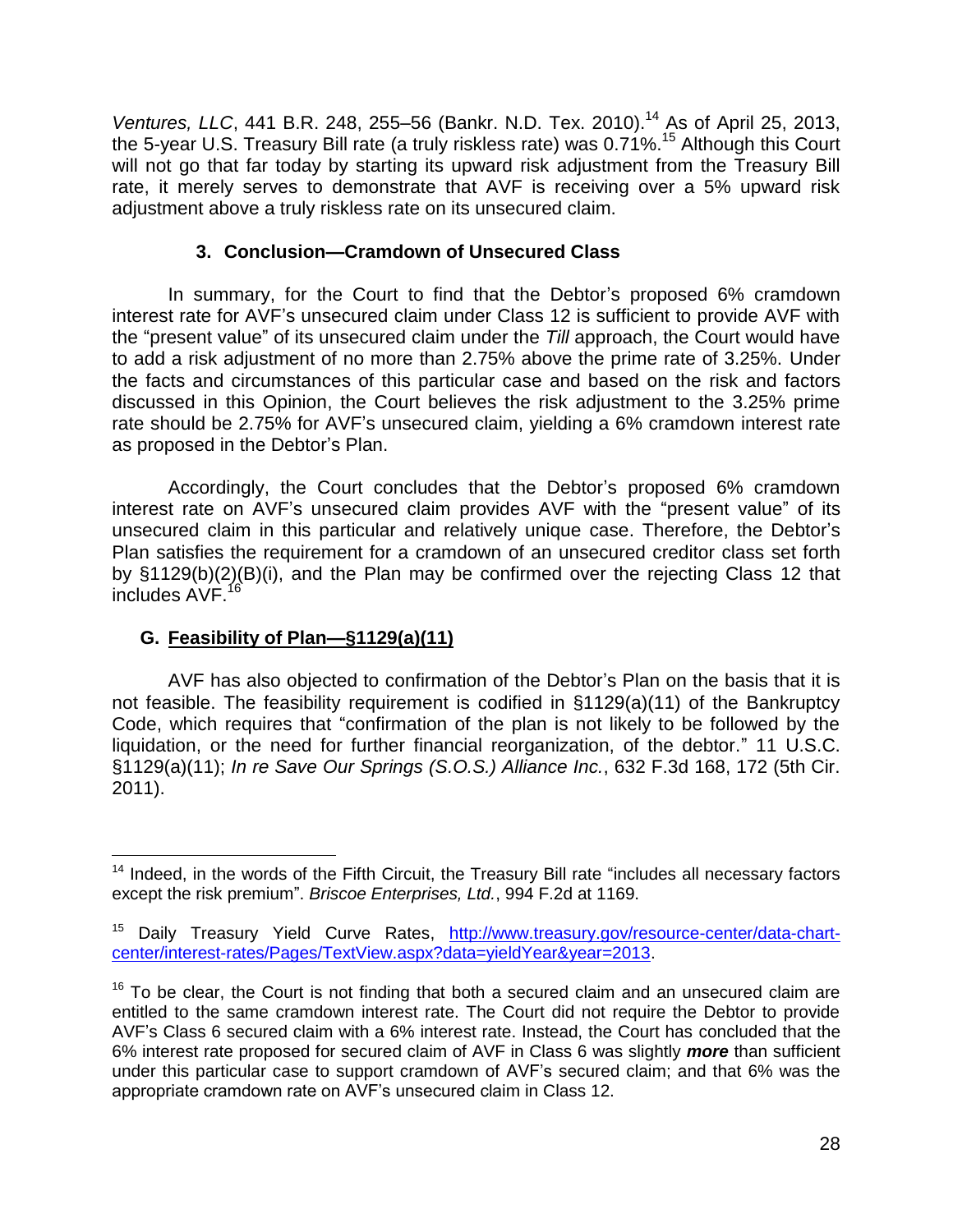Essentially, this confirmation requirement concerns whether the debtor can realistically carry out its plan. *See In re Lakeside Global II, Ltd.*, 116 B.R. 499, 506 (Bankr. S.D. Tex. 1989). In determining plan feasibility, bankruptcy courts have often examined the following factors: (1) the adequacy of the capital structure; (2) the earning power of the business; (3) economic conditions; (4) the ability of management; (5) the probability of the continuation of the same management; and (6) any other related matter which determines the prospects of a sufficiently successful operation to enable performance of the provisions of the plan. *In re M & S Associates, Ltd.*, 138 B.R. 845, 849 (Bankr. W.D. Tex. 1992). However, there is no requirement that the Court consider all six of these factors. *See Save Our Springs*, 632 F.3d at 173.

Though a guarantee of success is not required, the bankruptcy court should be satisfied that the reorganized debtor can stand on its own two feet. *See Lakeside Global,* 116 B.R. at 506, fn. 19 (citing *United Sav. Ass'n of Texas v. Timbers of Inwood Forest Associates, Ltd.*, 484 U.S. 365, 378 (1988)). Speculative, conjectural, or unrealistic projections by a debtor cannot support a debtor's prediction of future performance. *See Save Our Springs,* 632 F.3d at 172; *In re Canal Place Ltd. P'ship*, 921 F.2d 569, 579 (5th Cir. 1991).

AVF cites to the *M & S Associates* and *Lakeside Global* decisions to support its argument that the Debtor's Plan is not feasible. However, both of these cases are readily distinguishable from our case. In *M & S Associates*, the debtor presented little evidence regarding the feasibility of its plan, the debtor did not introduce its financial projections into evidence, and the debtor's plan provided for "negative amortization" of the secured debt. *M & S Associates*, 138 B.R. at 849–52. In contrast, here the Debtor provided detailed and realistic Plan projections, in both written form that were admitted into evidence (Debtor Ex. 4) and through the testimony of Ms. Rhee (manager of the Debtor and Baymont Hotel). Mr. Weir (an experienced Austin hotel broker and consultant) independently corroborated the Debtor's Plan projections, and testified that the Baymont Hotel's revenue projections were conservative and the hotel's actual revenues should exceed the Plan projections. And the Debtor's Plan here does not provide for anything close to "negative amortization" for AVF; indeed, the Debtor is proposing a 6% interest rate (paid monthly) and a paydown of principal to AVF of almost \$1 million together with interest over the life of the Plan.

In *Lakeside Global*, the court found the earning power of the business to be questionable because the debtor experienced a substantial income shortfall based on its budgeted projections, missed payments to its first lienholder, and the debtor's representative testified that it was questionable whether the debtor would be able to make future payments to its first lienholder. *Lakeside Global*, 116 B.R. at 508. Again, the evidence in the Debtor's case is in stark contrast to the evidence in *Lakeside Global*. In our case, the Debtor has consistently made the adequate protection payments to its lienholder AVF during its bankruptcy case, has gone from a negative cash position when it filed bankruptcy to over \$300,000 in cash on hand, has outperformed its projected monthly revenues, and presented persuasive and substantial evidence regarding the Baymont Hotel's future profitability, including detailed and credible 5-year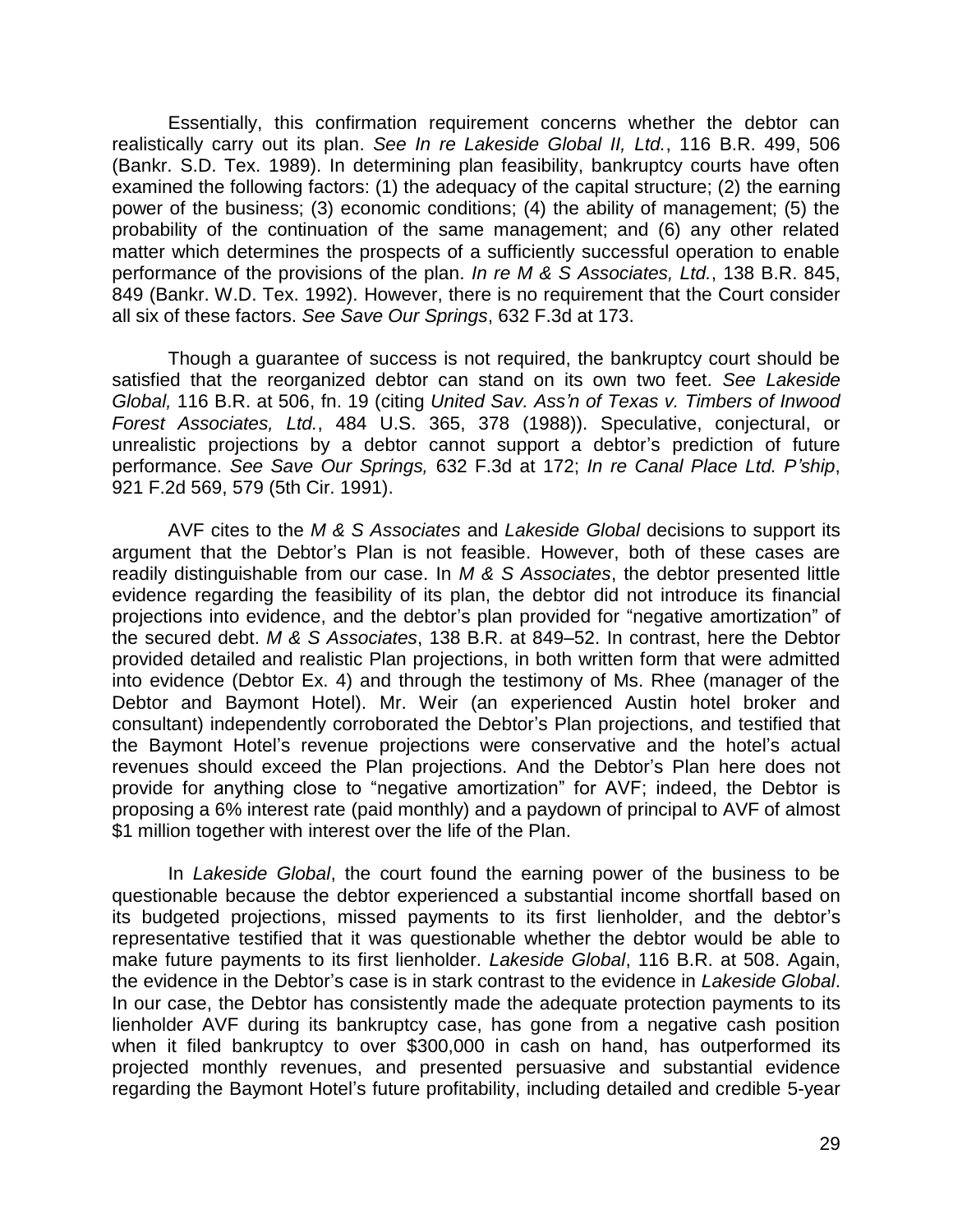#### projections.

AVF (understandably) expresses concern with respect to the Debtor's ability to pay or refinance the balloon payment due on AVF's secured claim by the end of the 5 year Plan term. Several considerations allay this concern in this particular case. AVF's debt will have been paid down almost \$1 million in principal on its secured and unsecured claims (plus about \$900,000 in interest) over 5 years in regular monthly payments under the Plan. This would leave a balance of about \$2.8 million due to AVF at the time of the 5-year balloon under the Plan. But as the Baymont Hotel's value and revenue continues to increase in the rising Austin hotel market along with the hotel updates funded by the Debtor's Plan, the Debtor's loan-to-value ratio should continue to improve substantially. This makes it much more likely that the Debtor will be able to refinance within 5 years (or even sell the hotel and payoff AVF in full). For example, with only \$2.8 million in secured debt required to be refinanced in the final year of the Plan, the Baymont Hotel's value would need to be approximately \$3.5 million in 5 years to achieve the 80 to 100 loan-to-value ratio that Mr. Weir and Mr. Hinton both stated are available in the market. To achieve this 80 to 100% ratio, the Baymont Hotel's value would have to increase by only about 2% annually to be worth at least \$3.5 million in 5 years—a quite likely and conservative projection based on the facts in this case.

The Debtor's business has sufficient earning power, as demonstrated by the realistic and conservative Plan projections based on recent performance and the rising hotel market in Austin. The Debtor's actual 2013 revenue is already on pace to exceed its Plan projections revenue for 2013. Currently, the Debtor has over \$300,000 in cash on hand.

The Plan provides for a \$200,000 cash equity contribution from the Debtor's members upon confirmation. Although AVF contends that the \$200,000 cash contribution by the members is illusory, the evidence at the Confirmation Hearing established otherwise. The \$200,000 cash in members' contributions is already in the trust account of Debtor's counsel awaiting Plan confirmation. Further, the members would lose their interest in the Debtor if they removed their contribution, and the Court would likely revoke Plan confirmation or convert the case to Chapter 7 if the contributions are not timely made. Finally, all of the Debtor's members voted to accept the Plan, and each member signed and is bound by the Debtor's Plan (dkt# 102). Under these circumstances, the members' equity contribution of \$200,000 in cash is not illusory.

Economic conditions, with respect to Austin hotels in general and the Baymont Hotel in particular, are bright. The rising hotel market in Austin, demonstrated by independent statistics, shows no signs of abating anytime soon. With respect to the Debtor's capital structure, the Debtor's Plan projections show that, including the \$200,000 equity infusion by the Debtor's members, by May 2013 (the projected Plan effective date) the Debtor will have \$473,726 in cash on hand (Debtor Ex. 4). In addition to the \$473,726 in projected cash on hand, at the projected Plan effective date the Debtor will have the amount of \$70,558 in escrow to upgrade the hotel's second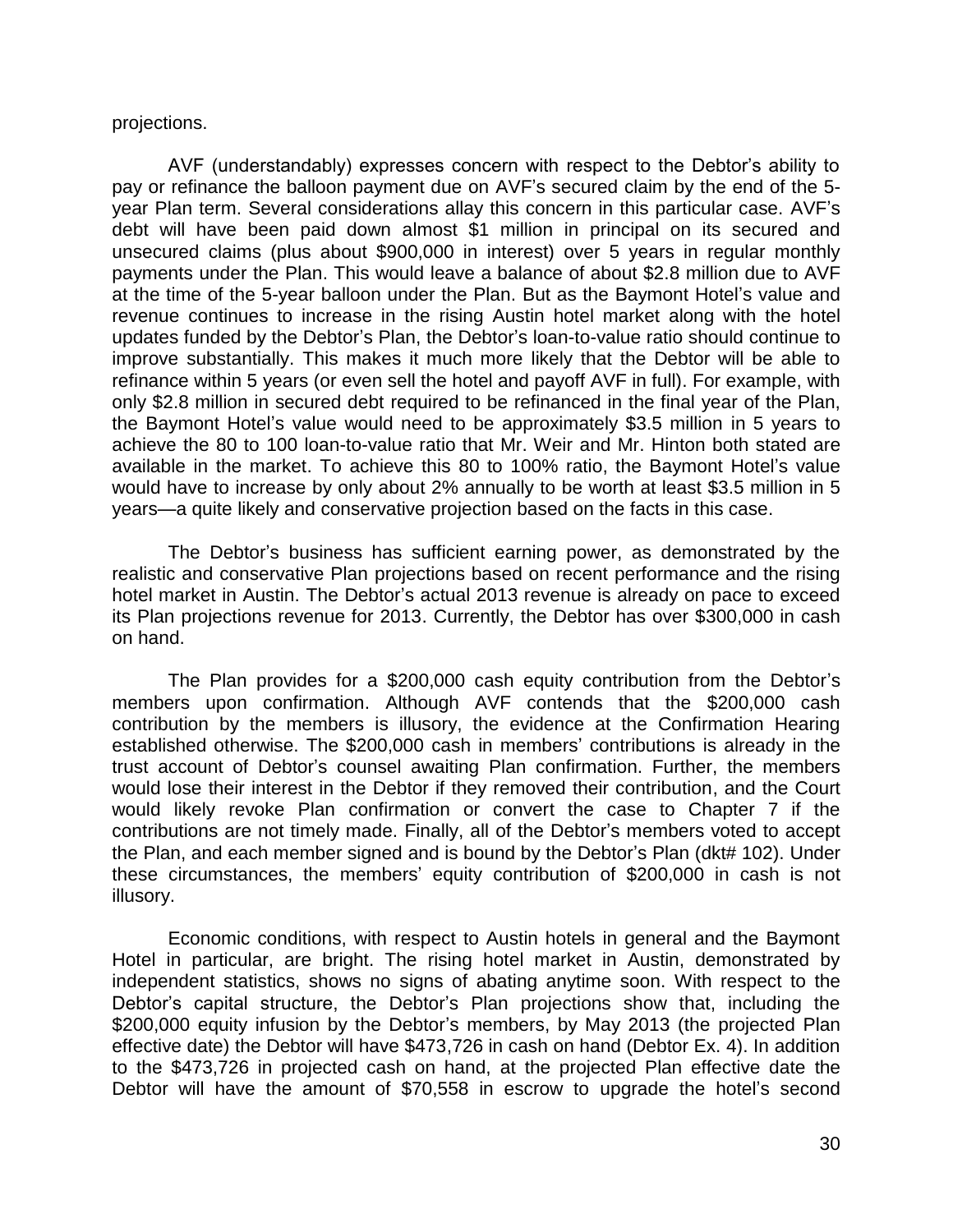elevator (estimated to cost \$38,000) and to pay 2013 property taxes when due.

Ms. Rhee has shown to be a capable and competent manager of a limited service hotel like the Baymont Hotel. It is likely that Ms. Rhee will stay in management throughout the Plan term, given her financial and personal commitment to the hotel. Other factors that weigh in favor of the Plan's feasibility include the rising hotel market in Austin that has resulted in increased revenues for the Baymont Hotel, the improving local economy, and the Baymont Hotel's affordable, competent management.

Under the Debtor's Plan projections (that assumed AVF has a \$615,355 unsecured claim that will be paid in full with interest over 5 years and a \$3.2 million secured claim) the Debtor projects to have at least \$118,848 in cash on hand at the end of the Plan's 5-year term (Debtor Ex. 4). The projected cash on hand at the end of the Plan term would likely be higher, as AVF's unsecured claim to be paid over 5 years with interest is probably closer to the amount of \$520,355 calculated above, than the \$615,355 used in the Plan projections. Nonetheless, with the size of AVF's unsecured claim at about \$520,355 to be paid in equal monthly installments over 5 years, in some years the Debtor's cash reserves may dip to or slightly below \$100,000. *See* Debtor's Plan Projections (Debtor Ex. 4). This, in the Court's view, together with the balloon payment of about \$2.8 million due at the end of 5 years, makes the Plan somewhat tight, but still feasible.

For these reasons and those previously stated by the Court in this Opinion, the Court concludes that the Debtor's Plan is feasible and the Plan confirmation requirement of §1129(a)(11) of the Bankruptcy Code has been met by the Debtor.

### **H. Good Faith—§1129(a)(3)**

AVF has also objected to confirmation of the Debtor's Plan on the basis that the Debtor did not propose the Plan in "good faith". One of the statutory requirements for confirmation of a plan of reorganization is that a debtor's plan be "proposed in good faith and not by any means forbidden in law". 11 U.S.C. §1129(a)(3). According to the Fifth Circuit, the bankruptcy judge is "in the best position to assess the good faith of the parties' proposals." *Jasik v. Conrad (In re Jasik)*, 727 F.2d 1379, 1383 (5th Cir. 1984).

The Fifth Circuit has stated that the good faith requirement must be "viewed in the light of the totality of the surrounding establishment of a Chapter 11 plan" and that a court must keep in mind that the purpose of the Bankruptcy Code is "to give debtors a reasonable opportunity to make a fresh start." *T-H New Orleans*, 116 F.3d at 802. The good faith requirement does not mean the plan must be one which the creditors themselves would design. What is required is that a plan (1) be proposed with the legitimate and honest purpose to reorganize; and (2) have a reasonable hope of success. *T-H New Orleans*, 116 F.3d at 802.

Contrary to AVF's contention, the Debtor's Plan does not place all, or even an undue risk, on AVF. The Debtor's members are putting up another \$200,000 in cash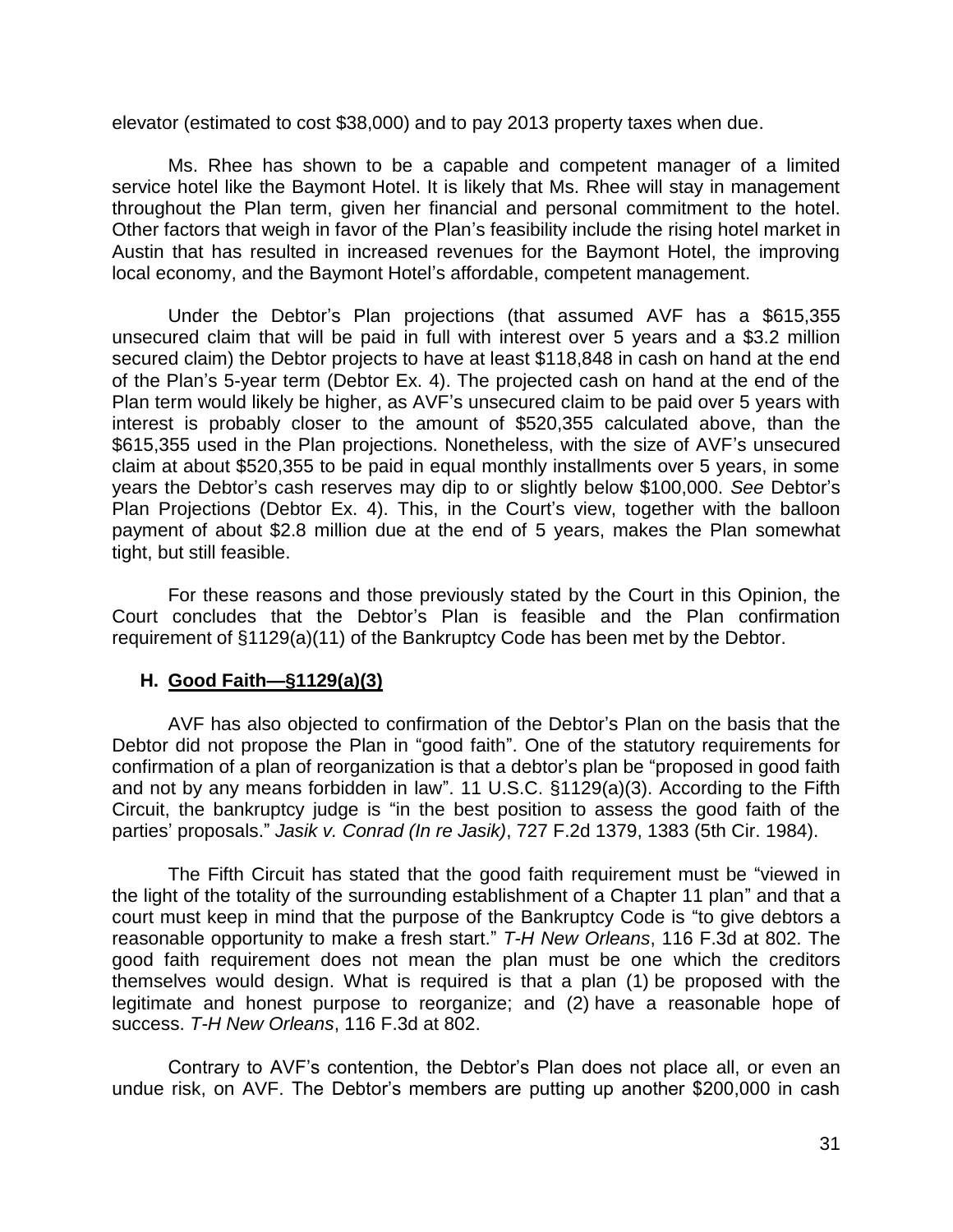equity under the Plan, in addition to the \$1.8 million equity that they have previously provided to the Debtor. The risk in this Plan is where it should be—on the Debtor's members and equity holders. The Debtor's Plan provides AVF with a fair and equitable interest rate, substantial monthly payments secured by collateral that is appreciating in value, and an expedient remedy if a default were to occur.

For the reasons already set forth extensively in this Opinion, the Debtor has a reasonable ability to reorganize and successfully complete its Plan, and the Debtor proposed the Plan with a legitimate and honest purpose to reorganize the Baymont Hotel. The Court easily concludes that the Debtor's Plan is proposed in good faith and that the requirement of §1129(a)(3) of the Bankruptcy Code has been met.

# **I. Other Plan Confirmation Requirements**

# **1. Best Interests Test—§1129(a)(7)**

Section 1129(a)(7) requires a plan of reorganization meet the "best interests" test, which requires that each dissenting creditor receive at least as much as they would in a hypothetical Chapter 7 liquidation of the Debtor. 11 U.S.C. §1129(a)(7)(A). No objection to Plan confirmation on this ground was asserted by AVF. Under a hypothetical Chapter 7 liquidation of the Debtor, the only creditor who would receive payment would be AVF, likely through foreclosure on the Baymont Hotel, although even AVF would not be paid in full because it is currently undersecured. In comparison, under the Debtor's Plan, all creditors (including AVF) will be paid in full over 5 years with interest, which is clearly more than they would receive in a hypothetical liquidation. The Debtor has also provided a hypothetical liquidation analysis, which the Court finds to be credible. *See* Amended Disclosure Statement (Debtor Ex. 2, dkt# 84, pp. 11–12). The Court concludes that the requirement of §1129(a)(7) of the Bankruptcy Code has been satisfied with respect to the Debtor's Plan.

# **2. Impaired Accepting Class—§1129(a)(10)**

Section 1129(a)(10) of the Bankruptcy Code requires that if a class of claims is impaired under the plan, "at least one class of claims that is impaired under the plan has accepted the plan, determined without including any acceptance of the plan by any insider." 11 U.S.C. §1129(a)(10). In our case, two impaired classes of non-insiders— Class 7 and Class 11—accepted the Debtor's Plan. *See* Ballot Summary (Debtor Ex. 31, dkt# 100). Accordingly, the Court concludes that the Plan confirmation requirement of §1129(a)(10) has been satisfied by the Debtor.

# **3. Plan Modification—§1127**

Section 1127 of the Bankruptcy Code permits the proponent of a plan to modify "such plan at any time before confirmation". 11 U.S.C. §1127(a). Bankruptcy Rule 3019 further provides if the court finds "that the proposed modification does not adversely change the treatment of the claim of any creditor or the interest of any equity security